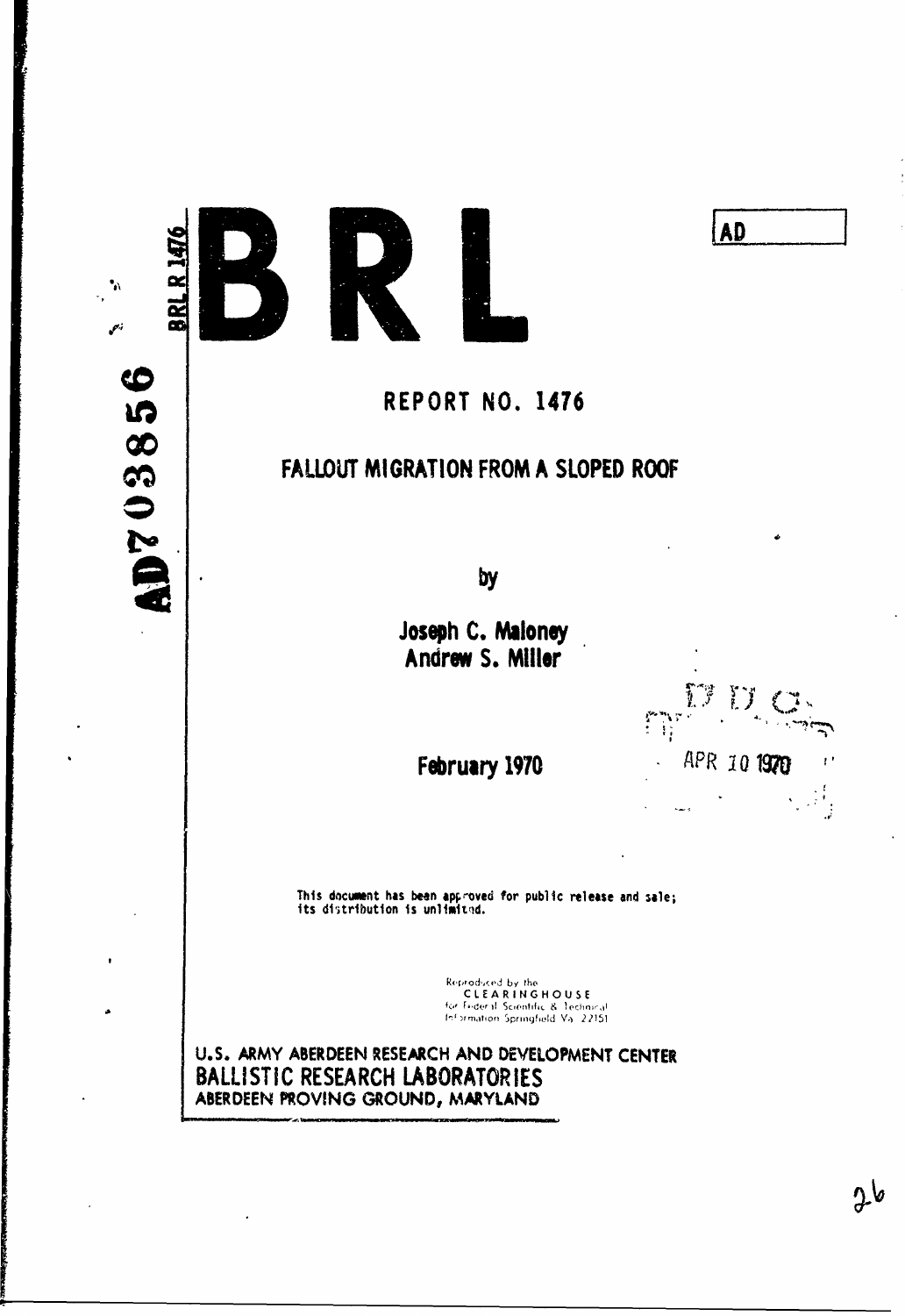Destroy this report when it is no longer needed. Do not return it to the originato...

 $\ddot{\mathbf{c}}$ 

耄

 $\mathcal{C}_{\mathcal{C}}$ 

йť,

 $\frac{1}{2}$ 

 $\frac{1}{\sqrt{2\pi}\log\left(\frac{1}{\sqrt{2\pi}\log\left(\frac{1}{\sqrt{2\pi}\log\left(\frac{1}{\sqrt{2\pi}\log\left(\frac{1}{\sqrt{2\pi}\log\left(\frac{1}{\sqrt{2\pi}\log\left(\frac{1}{\sqrt{2\pi}\log\left(\frac{1}{\sqrt{2\pi}\log\left(\frac{1}{\sqrt{2\pi}\log\left(\frac{1}{\sqrt{2\pi}\log\left(\frac{1}{\sqrt{2\pi}\log\left(\frac{1}{\sqrt{2\pi}\log\left(\frac{1}{\sqrt{2\pi}\log\left(\frac{1}{\sqrt{2\pi}\log\left(\frac{1}{\sqrt{2\$ mant retries of  $|G|$   $|1|$ **BUT INSTITUTE** iooc. luwa watunez  $\Box$ **JUSTA PA TKNL Allena**  $\ddot{z}$  , and the same same states of the same states of the same states of the same states of the same states of the same states of the same states of the same states of the same states of the same states of the same st ۲ý **DETAIROINT** SULSINT CORS DIST. | APRIL DAY OF SPEZIAL

The findings in this report are not to be construed as an official Department of the Army position, unless so designated by other authorized documents.

The use of trade names or manufacturers' names in this report does not constitute indoremment of any commercial product.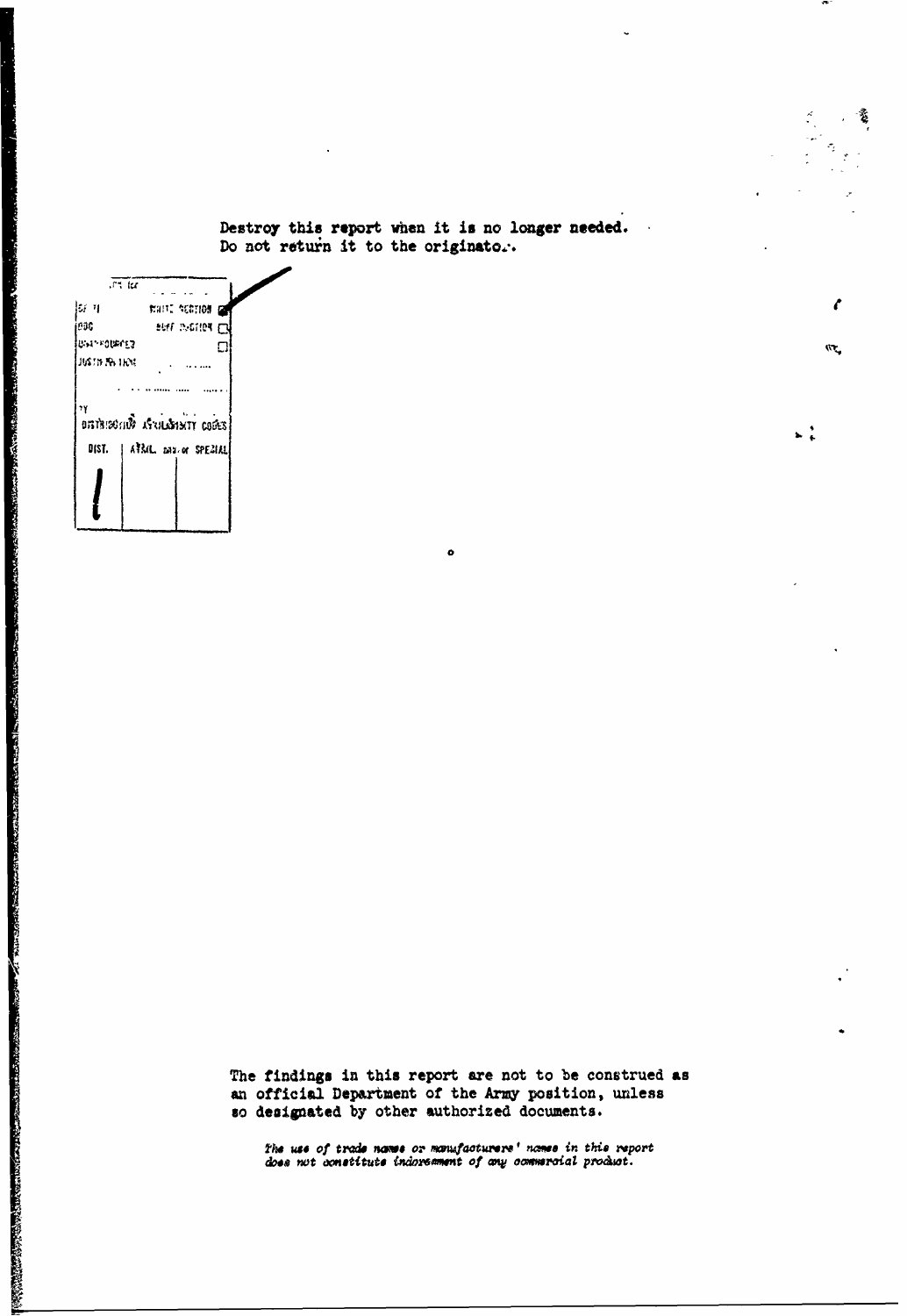# BALLISTIC **RESEARCH LABORATORIES**

 $\ddot{\cdot}$ 

「このことで、「インター」ということで、このことが、「このことでも、「このことで、「このこと」ということで、「人」の「この」ということで、「このこと」ということで、「このこと」ということ、「このこと」ということ、「このこと」ということで、「このこと」ということで、「このこと」ということで、「このこと」ということで、「このこと」ということで、「このこと」ということで、「

**THE REAL PROPERTY AND RELEASED FOR THE REAL PROPERTY AND RELEASED FOR THE REAL PROPERTY.** 

REPORT **NO.** 1476

FEBRUARY **1970**

**FALLOUT** MIGRATION FROM, **A SLOPED** ROOF

## Joseph **C.** Maloney Andrew **S.** Miller

### Nuclear Effects laboratory

This report has been reviewed in the Office of Civil Defense **and** approved for publication. Approval does not signify that the contents necessarily reflect the views and policies of the Office of Civil Defense.

**OCD** Work Unit No. 3213B

**This document has been approved for public release and sale;**<br>its distribution is unlimited.

**RD&E** Project No. 1BO621O4AO89

**ABERDEEN PROVING GROUND,** MARYLAND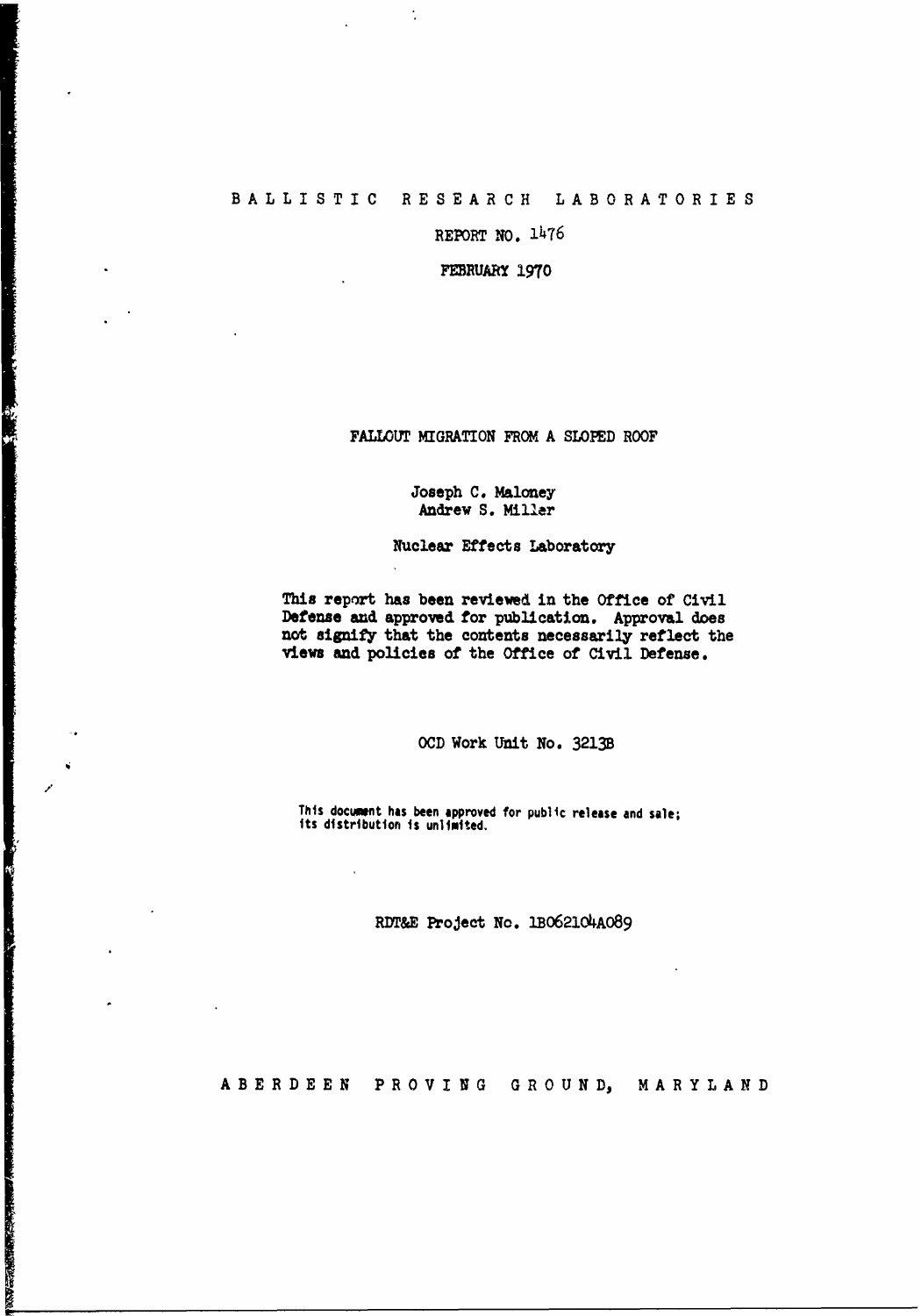#### BALLISTIC **RESEARCH LABORATORIES**

**PEPORT NO. 1476** 

JCMaloney/ASMiller/pc Aberdeen Proving Ground, **Md.** February **1970**

# FAiLOUT MIGRATION FROM **A SLOPED** ROOF

#### ABSTRACT

The objective of this overall project was to develop and test -radiological countermeasures that are applicable to post-nuclear attack recovery operations.

The specific objective of this phase of the project was to conduct an exploratory experiment on the possible effectiveness of passive roof decontamination, by weather induced migration, in reducing the potential exposure rate in the basement shelter area of a small dwelling having a sloped roof.

For the structure utilized and incident weather encountered:

**1.** Contrary to expectations that migration would cause dose rates to decrease in basement shelter areas, the actual migration of fallout particles from a sloped roof may cause such dose rates to

**3**

**PRECEDING PAGE BLANK**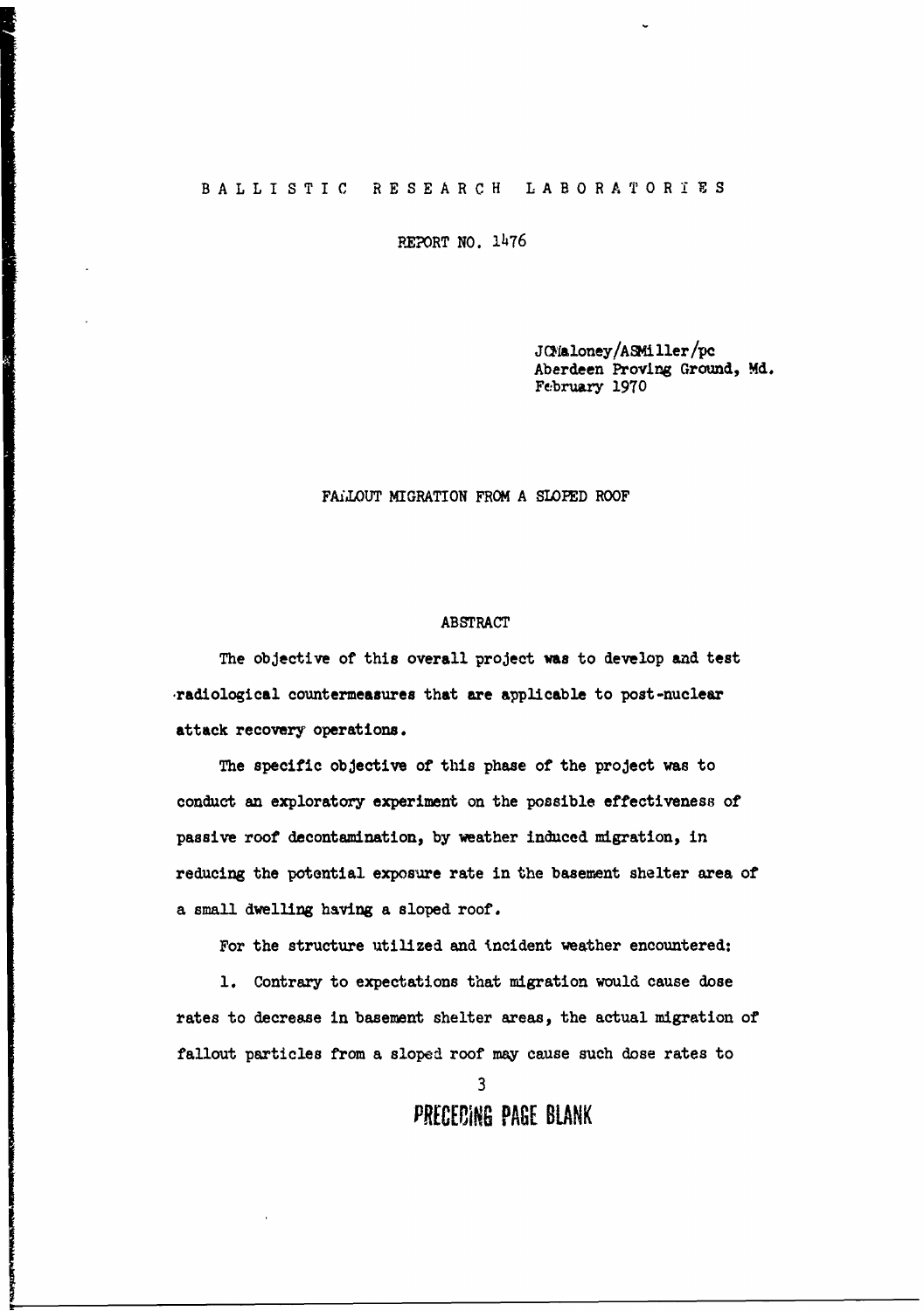either increase or decrease with time.

2. The presence of gutters can effect a dose increase during early time. The same effect may be expected in some, but not all shelter space if the fallout fell in a line under the roof eaves.

 $\ddot{\phantom{a}}$ 

**3.** Even mild weather conditions can have significant effect on the movement of fallout particles on a sloped roof.

 $4 \mid$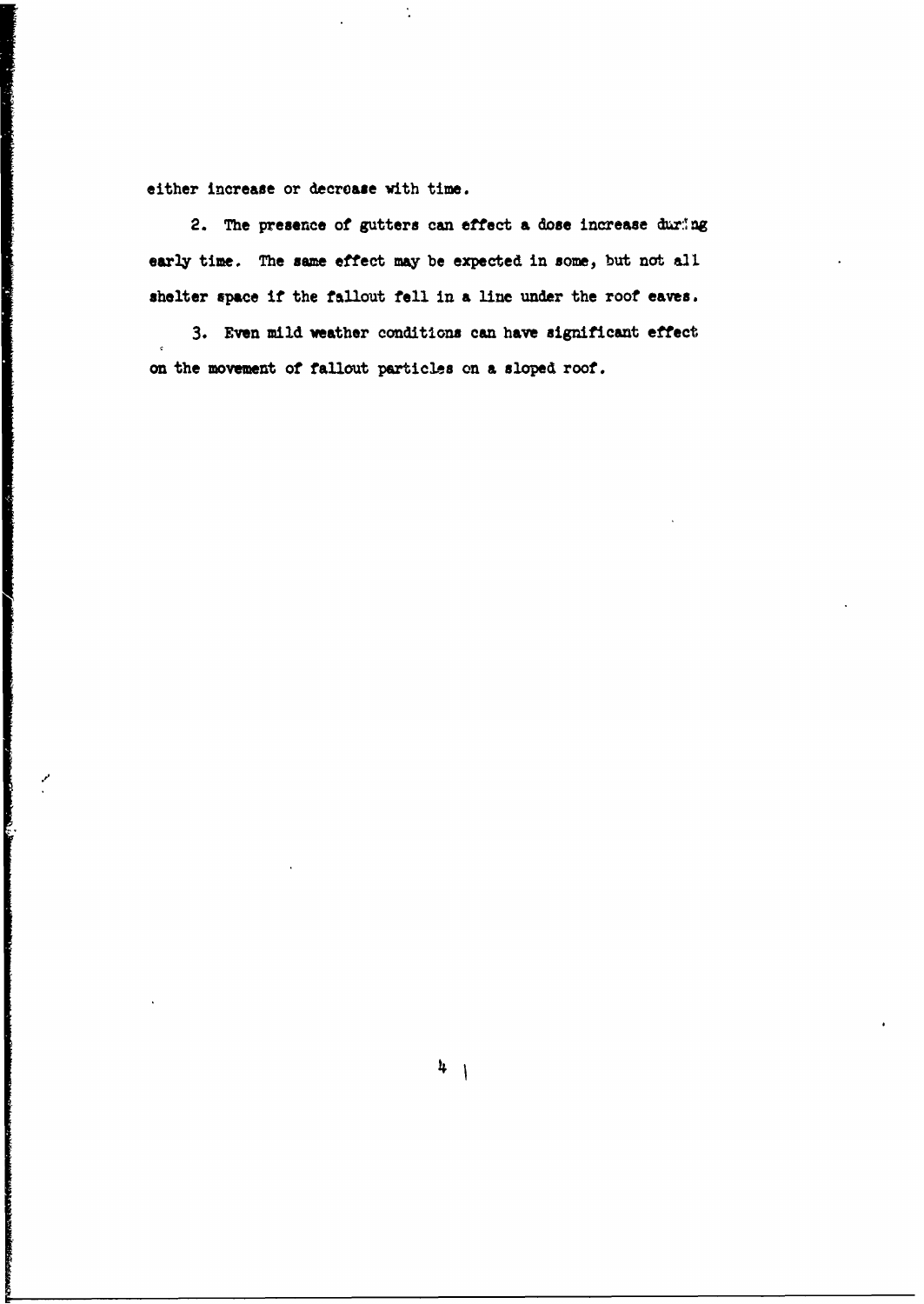# TABLE OF CONTENTS

ĺ

ł

74

|      |                                                                                                                 | Page |
|------|-----------------------------------------------------------------------------------------------------------------|------|
|      | ABSTRACT.<br>.                                                                                                  | 3    |
|      | LIST OF ILLUSTRATIONS.                                                                                          | 7    |
| Ι.   | INTRODUCTION. .                                                                                                 | 9    |
|      | Objective<br>Α.                                                                                                 | 9    |
|      | Background.<br>Β.<br>$\sim$ $\sim$ $\sim$<br>$\bullet$                                                          | 9    |
| II.  | OPERATION.<br>$\sim$ $\sim$<br>.<br><b><i>Charles Avenue</i></b>                                                | 10   |
|      | Operational Plan.<br>Α.                                                                                         | 10   |
|      | Instrumentation.<br>B <sub>1</sub>                                                                              | 14   |
|      | Data Reduction<br>$\mathbf{c}$ .<br>$\sim$<br><b><i>Charles Allen</i></b><br>$\sim$ $\sim$ $\sim$               | 16   |
| III. | RESULTS AND DISCUSSION.                                                                                         | 17   |
|      | Results<br>Α.<br>$\mathbf{a}$ $\mathbf{a}$ $\mathbf{a}$<br>$\bullet$ $\bullet$ $\bullet$ $\bullet$              | 17   |
|      | Discussion.<br>в.<br>$\bullet$ $\bullet$ $\bullet$<br>$\mathbf{a}$ , $\mathbf{a}$ , $\mathbf{a}$ , $\mathbf{a}$ | 17   |
| IV.  | CONCLUSIONS                                                                                                     | 24   |
|      | REFERENCES<br>$\sim$ $\sim$ $\sim$ $\sim$                                                                       | 25   |
|      | DISTRIBUTION LIST.<br><b>Call A</b>                                                                             | 27   |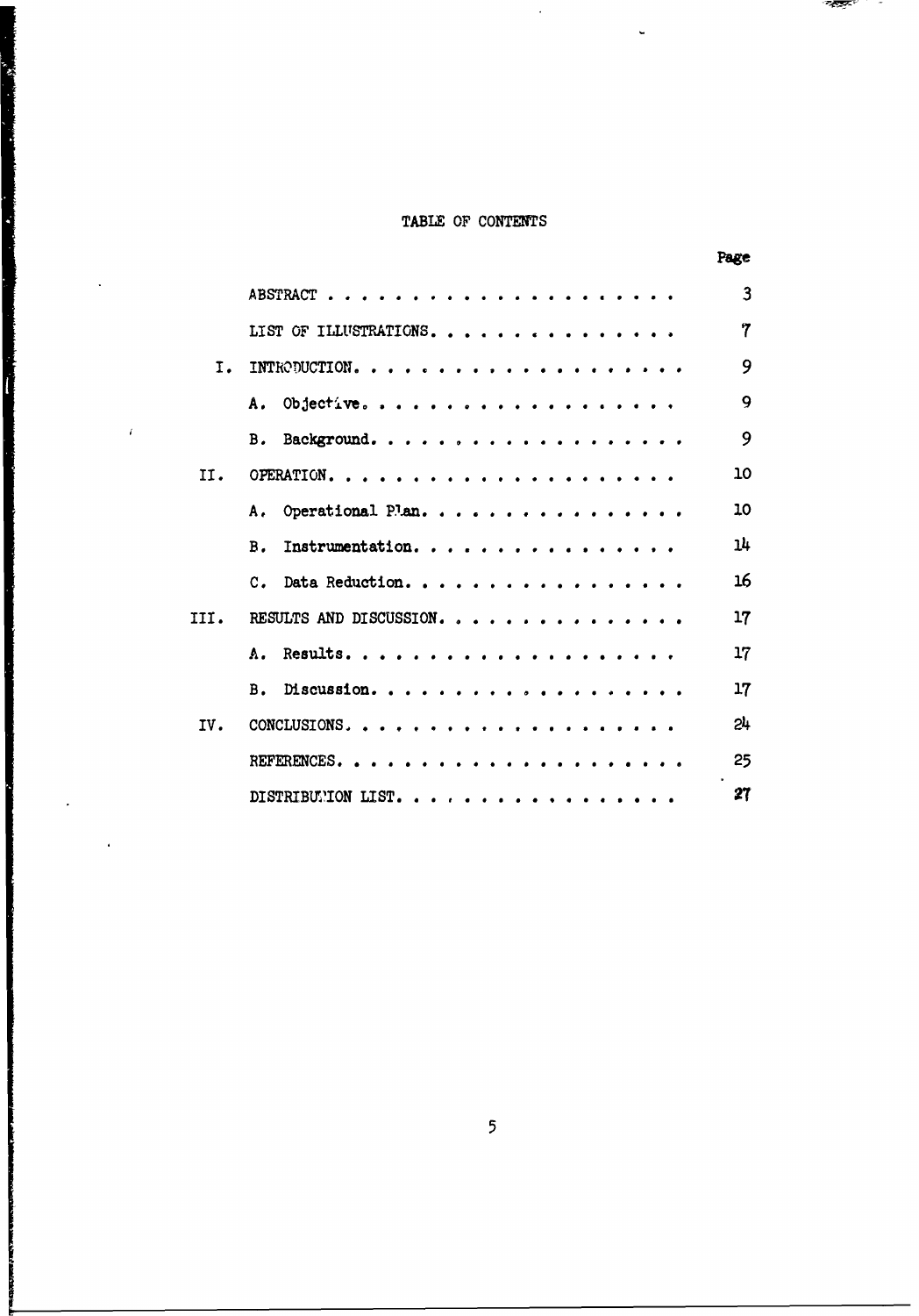# LIST OF ILLUSTRATIONS

 $\sim 10^{11}$  km

 $\ddot{\phantom{a}}$ 

 $\mathcal{P}_d$ 

 $\sigma$ .

| <b>Figure</b> |                                                                                                                          | Page            |
|---------------|--------------------------------------------------------------------------------------------------------------------------|-----------------|
|               |                                                                                                                          | 11              |
|               | 2. Structure With Source Tubing Cn Roof.                                                                                 | 12 <sup>°</sup> |
| з.            | Source Tubing Layout on Roof of Structure                                                                                | 13              |
| 4.            | Detector Locations.                                                                                                      | 15 <sub>2</sub> |
| 5.            | Exposure Ratios of Fallout in Gutters, on Ground<br>Under Roof Eaves, and Under Particle Migration<br>to Fallout on Roof | 20              |

# PRECEDING **PAGE BLANK**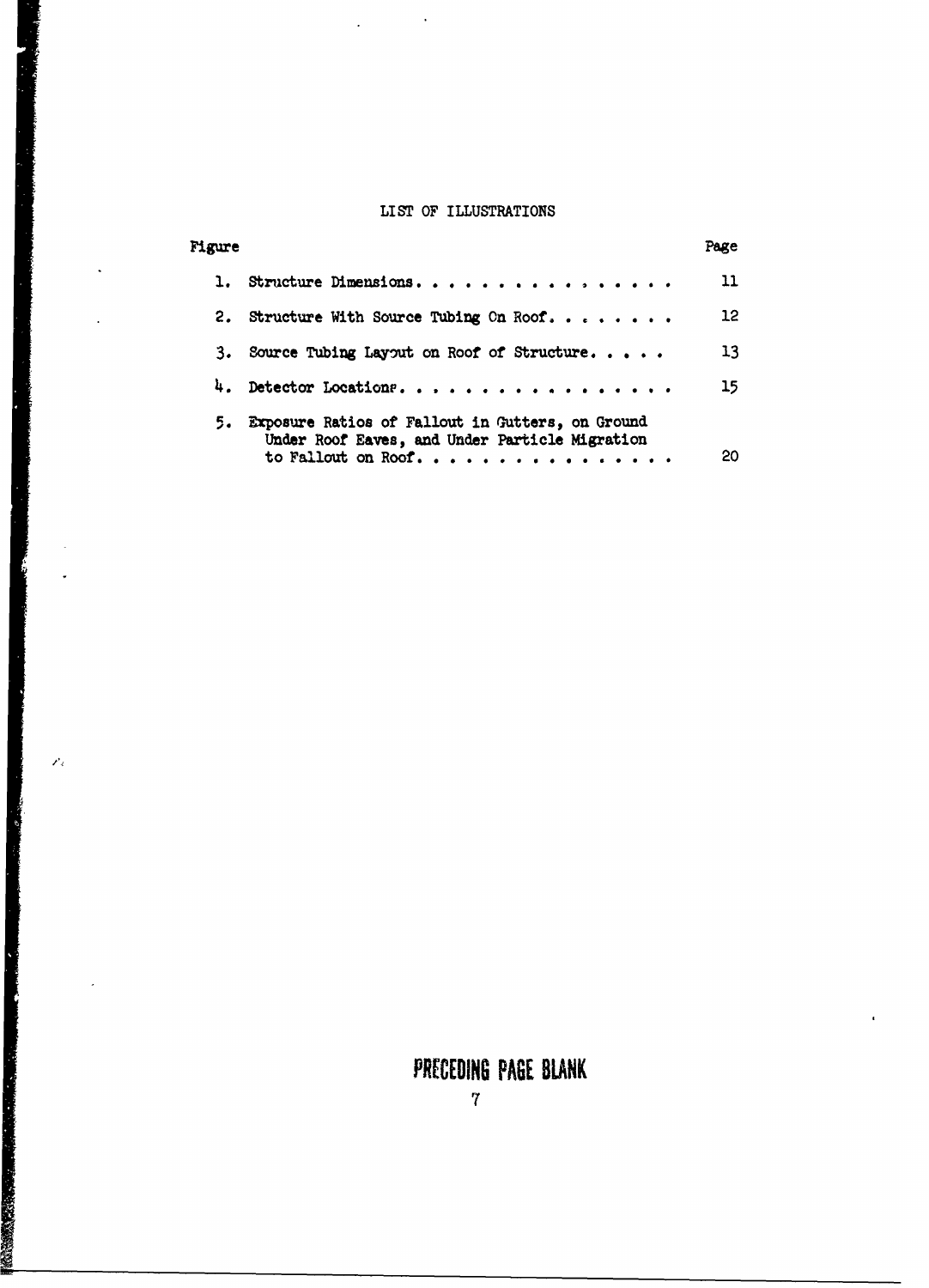#### I. INTRODUCTION

# A. Objective

The objective of this overall project was to develop and test radiological countermeasures that are applicable to post-nuclear attack recovery operations.

The specific objective of this phase of the project was to conduct an exploratory experiment on the possible effectiveness of passive roof decontamination, by weatner induced migration, in reducing the potential exposure rate in the basement shelter area of a small dwelling having a sloped roof.

B. Background

Previous testing of actual structures and terrain to determine alteration of exposure rates from deposited fallout by incident weather has been very limited. The **US** Navy conducted ten **day** migration studies at Camp Parks, Calif. in 1959 and 1960 using a three some complex of flat roof military barracks, paved surfaces, and lawns<sup>3</sup>. All horizontal surfaces were contaminated with 150-320µ or 300-600µ silica sand fallout simulant, deposited at 50g/ft<sup>2</sup> or  $30g/ft^2$ , and tagged with  $Bd^{40} - La^{40}$ .

Experimental data indicated that for the 150-320µ fallout:

**(1)** Wizi erosion may reduce the exposure on **a** large paved area by 30-40%, but sbstructions such as curbs, buildings, and vegetation may trap the fallout and cause exposure buildup nearby.

(2) Dry fallcut on soil or gravelled flat roofs does not erode appreciably.

\* *e ferenwoe* a **-- l** e e o , p ,. *25 . <sup>9</sup>*

**PRECEDING PARE BLANK**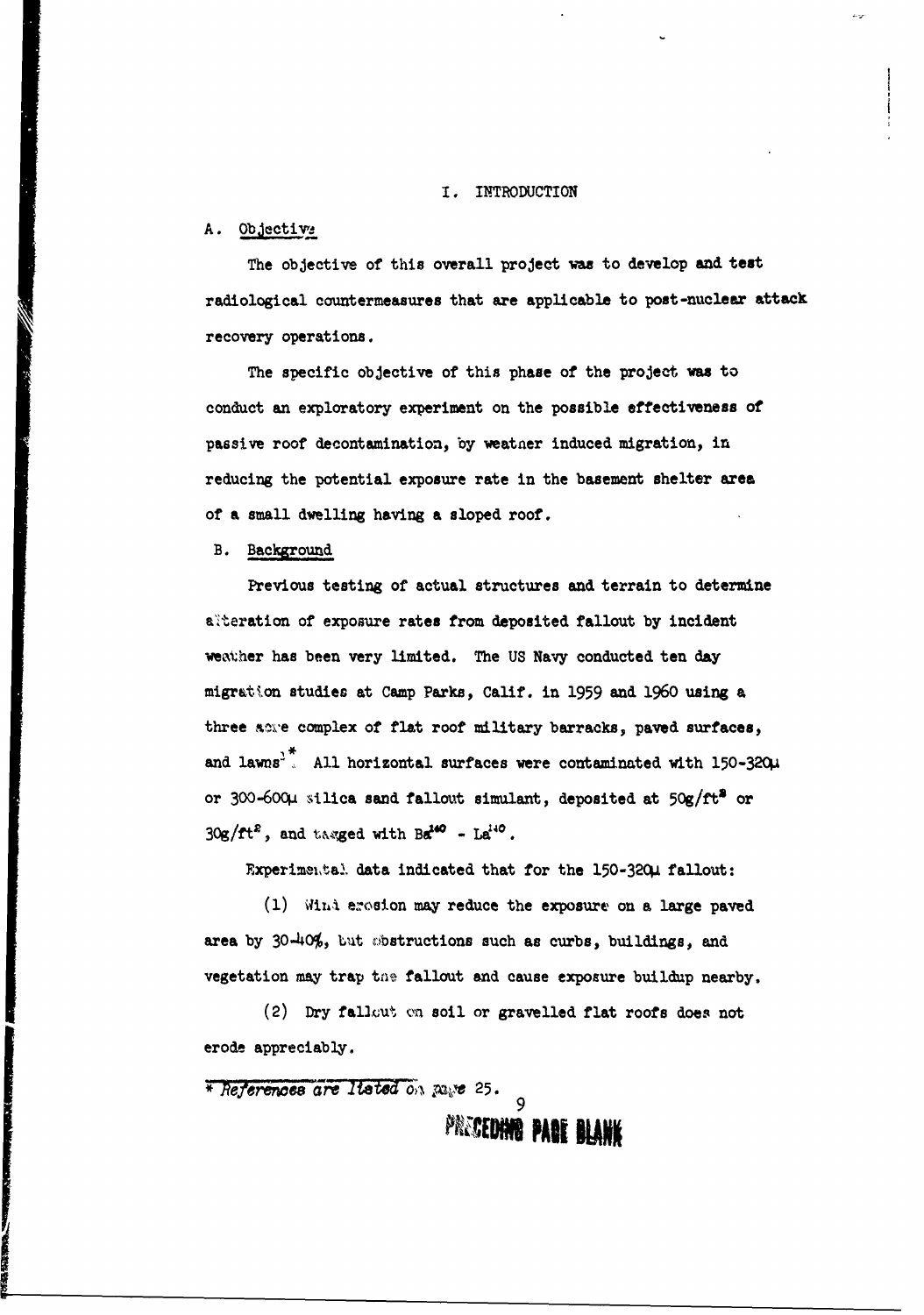For the 300-600µ fallout, the migration effects were less **pronounced,** although a light rain did cause exposure rate reduction **of 10-15%** on paved areas.

No data has ever been obtained on the effects of fallout migration in potential dwelling basement shelter areas, or in buildings with sloped roofs.

#### II. OPETATION

# A. Operational Plan

A small four room, two story, former farmhouse of approximate aize 20 ft. x 26 ft. x **23** ft. with full basement exints in the Nuclear Effects Laboratory (INEL) nuclear test area of Camp McCoy, Wis. This frame structure has a **1:1** pitch ridged roof surfaced with asphalt shingle roofing. Gutters and downspouting were added at the eaves for this test. Although the structure (Figure **1)** was somevhat delapidated (Figure 2), it was, except for broken windows, structurally complete with a sound roof surface.

The following tests were planned and conducted:

**(1)** Determine exposure rates in the house and basement from fallout deposited and retained on the roof. The roof was covered by an array of plastic tubing (Figures 2 and 3) and a Co<sup>60</sup> circulating tube source<sup>3</sup> was pumped through the array.

(2) Determine exposure rates in the house and basement from fallout migrating from the roof to the gutters and retained there. The same Co<sup>60</sup> source was pumped into a short length of plastic tubing which terminated at the end of one gutter. The source was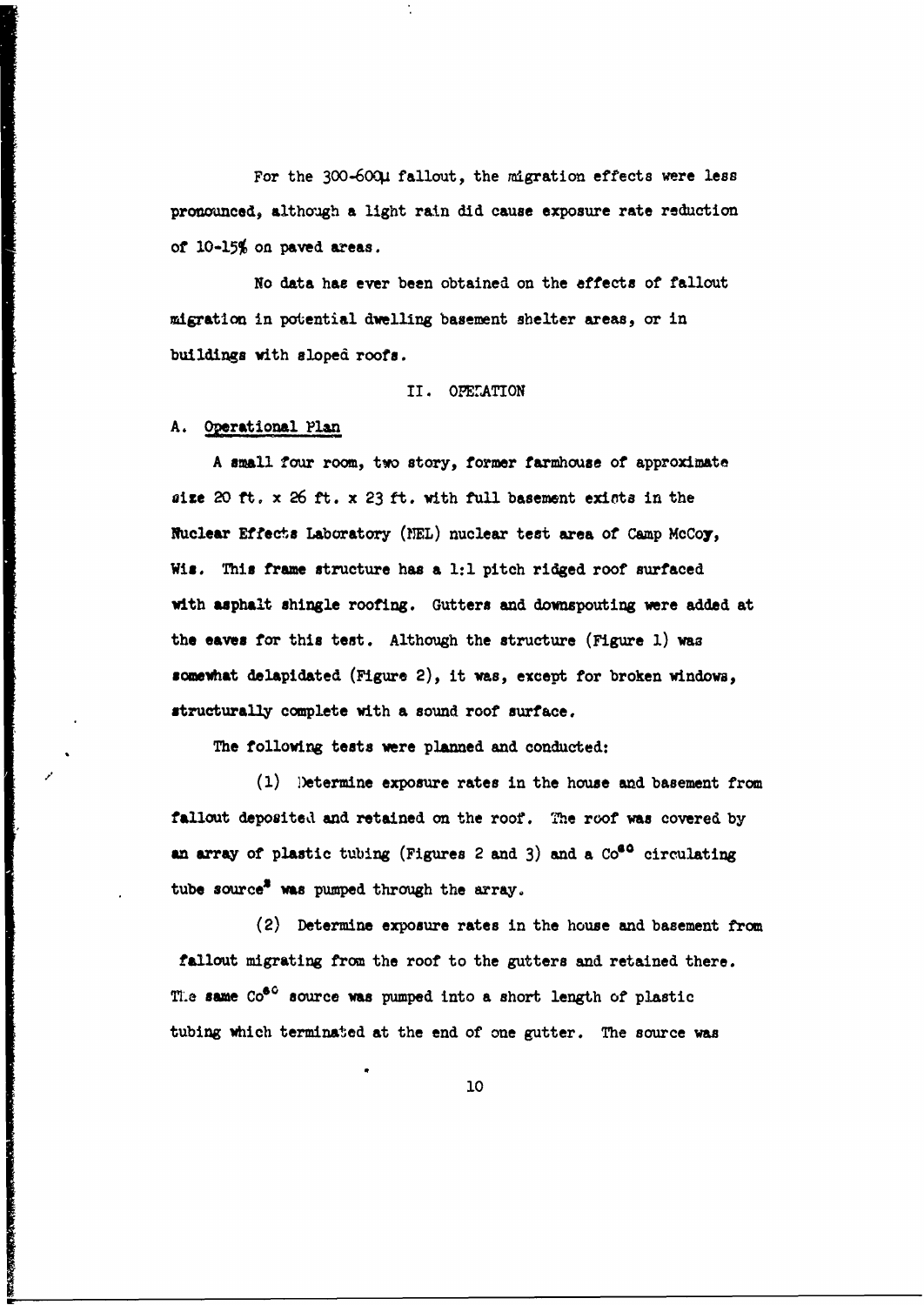

I. CHIMNEY (NOT SHOWN) I'S FT. SQUARE RED BRICK. 2. LENGTH: WALL TO WALL. INSIDE BASEMENT 24'-6" 3. WIDTH: WALL TO WALL INSIDE BASEMENT 16'-4". 4. STAIRWELL: 2'- 8".

 $\ddot{\phantom{a}}$ 

Figure 1. Structure Dimensions

 $11\,$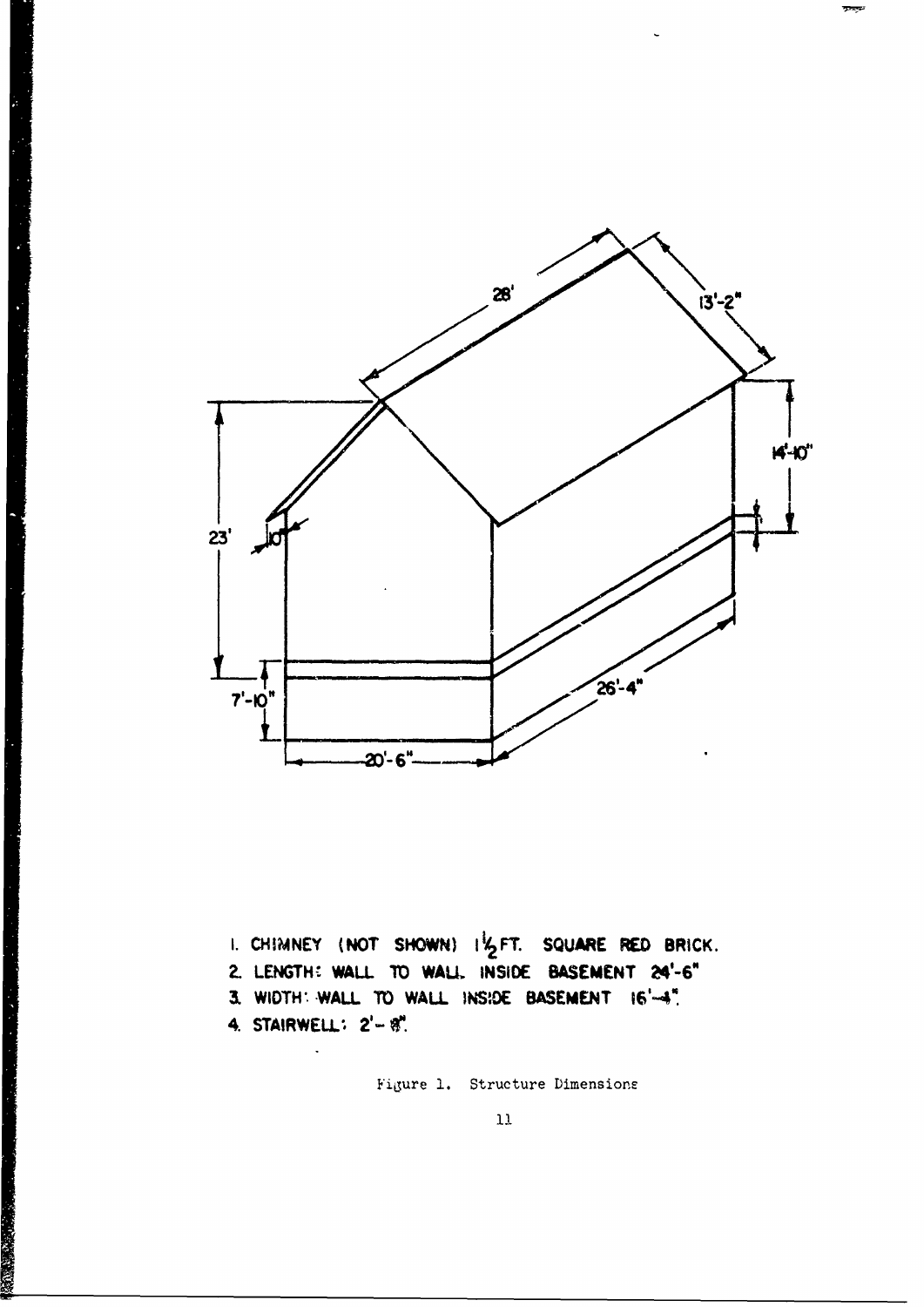

 $\overline{12}$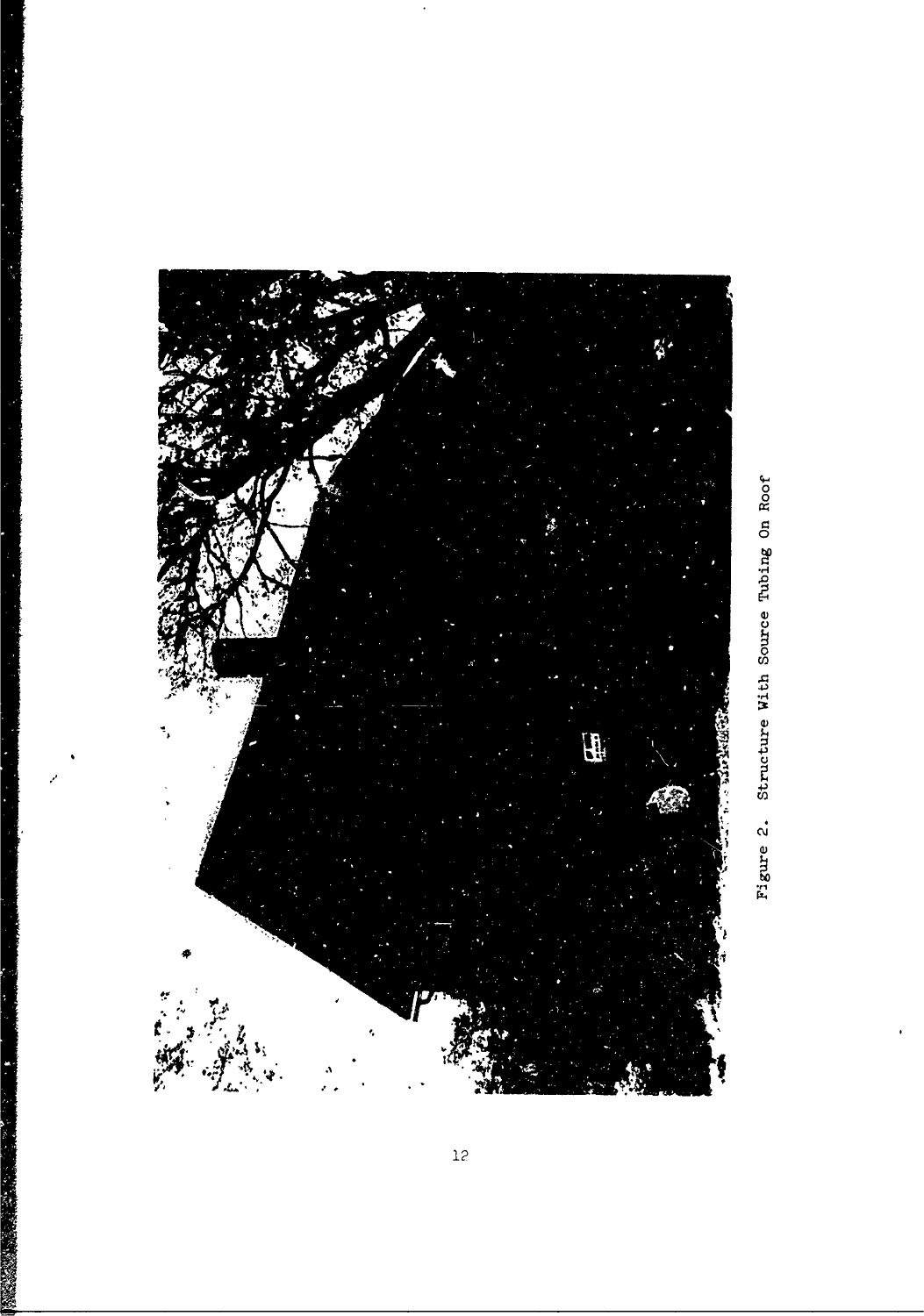TUBING LAYOUT

 $\hat{\textbf{c}}$ 



Figure 3. Source Tubing Layout on Roof of Structure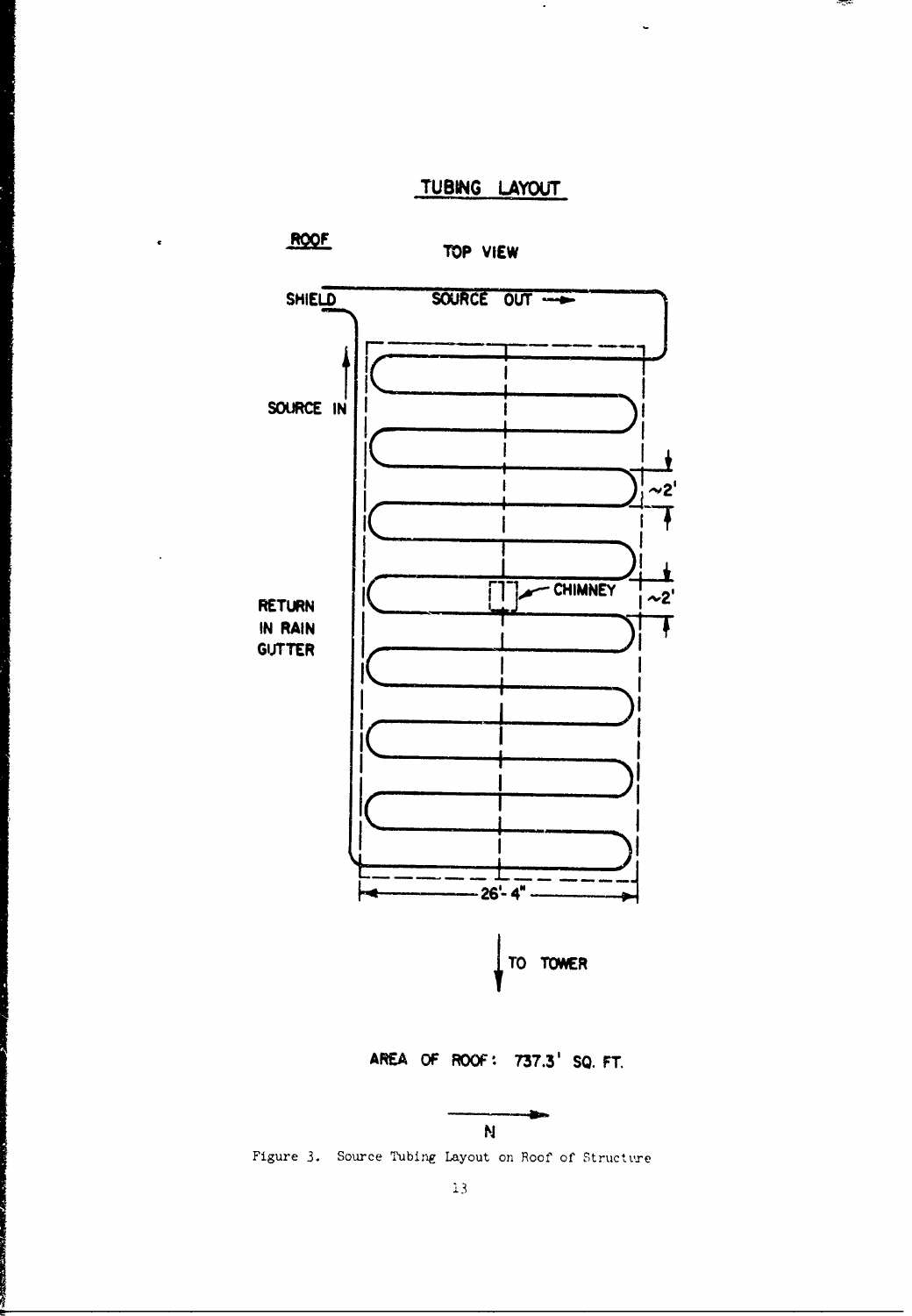manually pulled along the bottou of the gutter **by** a mecbanical contrivance of cables and pulleys **and** thus similated **a** line source of fallout material in the gutter. The procedure was repeated for the other gutter.

**(3)** Determine the exposure rates in the house and basement from fallout migration **from** the roof to a line on the ground under the eaves (condition of no gutters). This **was** accomplished in the same experimental manner as the gutter line source.

(4) Determine the variation with time in exposure rates in the house and basement due to weather effects on fallout particles deposited on the roof. Simulated fallout particles **of** 150-3001 silica sand tagged with La<sup>140</sup> were prepared and deposited at  $30g/ft^2$ on the roof surface. (Refer to this reference for details of fallout simulant processing and dispersion). Exposure rates at locations of interest were determined at five time intervals during the three days following deposition. At the end of this time, radioactive decay caused exposure rates in the shielded basement area to be so low as to negate the obtaining of ueaningful measurements,

B. Instrumentation

Victoreen Model **208** (bmr) and Model **239** (l0mr) stray radiation ion chambers<sup>4</sup> were placed in pairs at nineteen locations in the structure  $(F1)$  as follows:

**1.** Three feet above first floor near center **of** structure  $(position F)$ . A brick chimney passed through this area and detectors were placed on the side of the chimney which minimized the shielding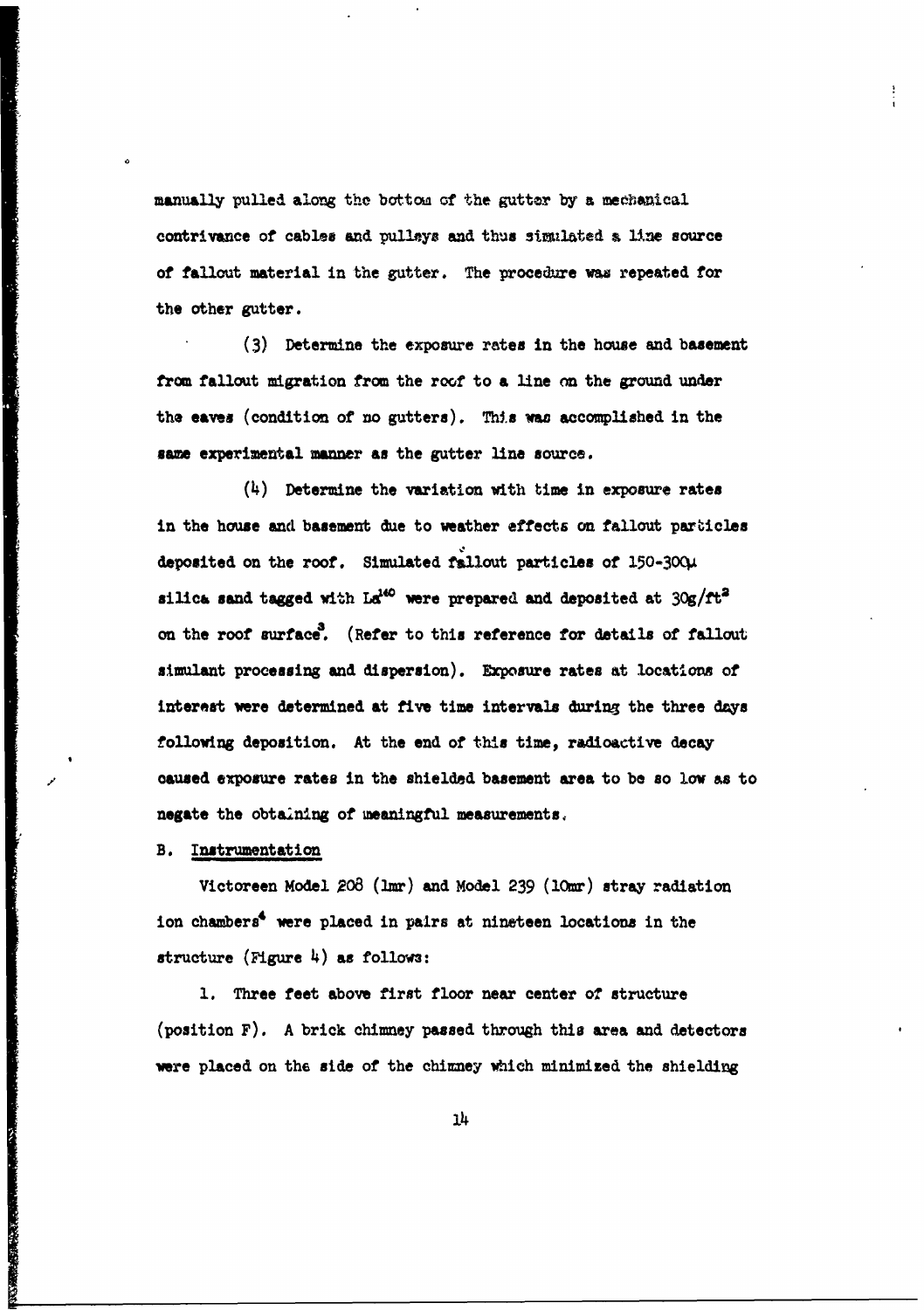# **DETECTOR PLACEMENT**



ļ.



Figure 4. Detector Locations



DETECTOR STAND

الرابا السباريات

 $\mathbb{R}^2$ 

ě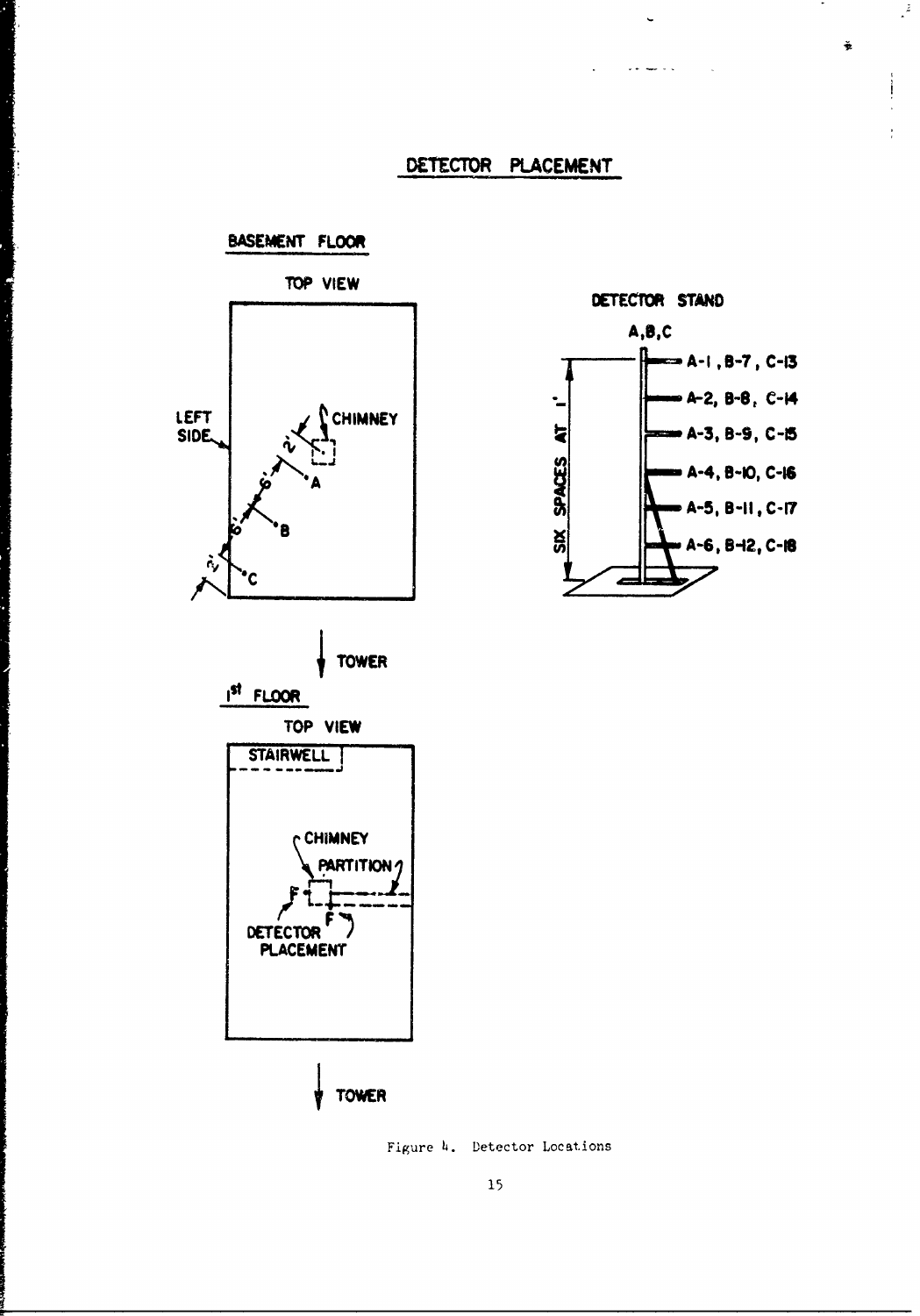effect of the chimney on the particular source geometry being used.

2. On **a** vertical line above the center of the basement at heights of  $1, 2, 3, 4, 5$ , and  $6$  ft. (position A).

3. Similarly on a vertical line at the corner of the basement (position **C).**

4. Similarly on a vertical line midway between the above (position B).

Readout of Victoreen ion chambers was accomplished utilizing a Model 687 Victoreen Minometer.

**C.** Data Reduction

*/*

The radiation exposures indicated **by** the ion chambers vere corrected to standard temperature and pressure conditions<sup>4</sup> and calibration, exposure time, source strength, **and** isotopic decay factors were applied i. a straightforward arithmetic fortran routine to produce exposure rates in terms of mr/hr/curie of initial roof contamination. It should be moted that each line source in the gutters and on the ground **was** assumed to contain half of the original roof contamination. (While this assumption is probably not altogether realistic under real weather conditions, it was used for convenient experimentally simulated contamination condition for comparison with results of actual migration.) The individual gutter or ground line source data were **added** together to give a total gutter or ground line exposure rate.

For the Co<sup>60</sup> data in which a curie of activity was assumed to be fixed on the roof, in the gutters, or on **a** line on the ground surface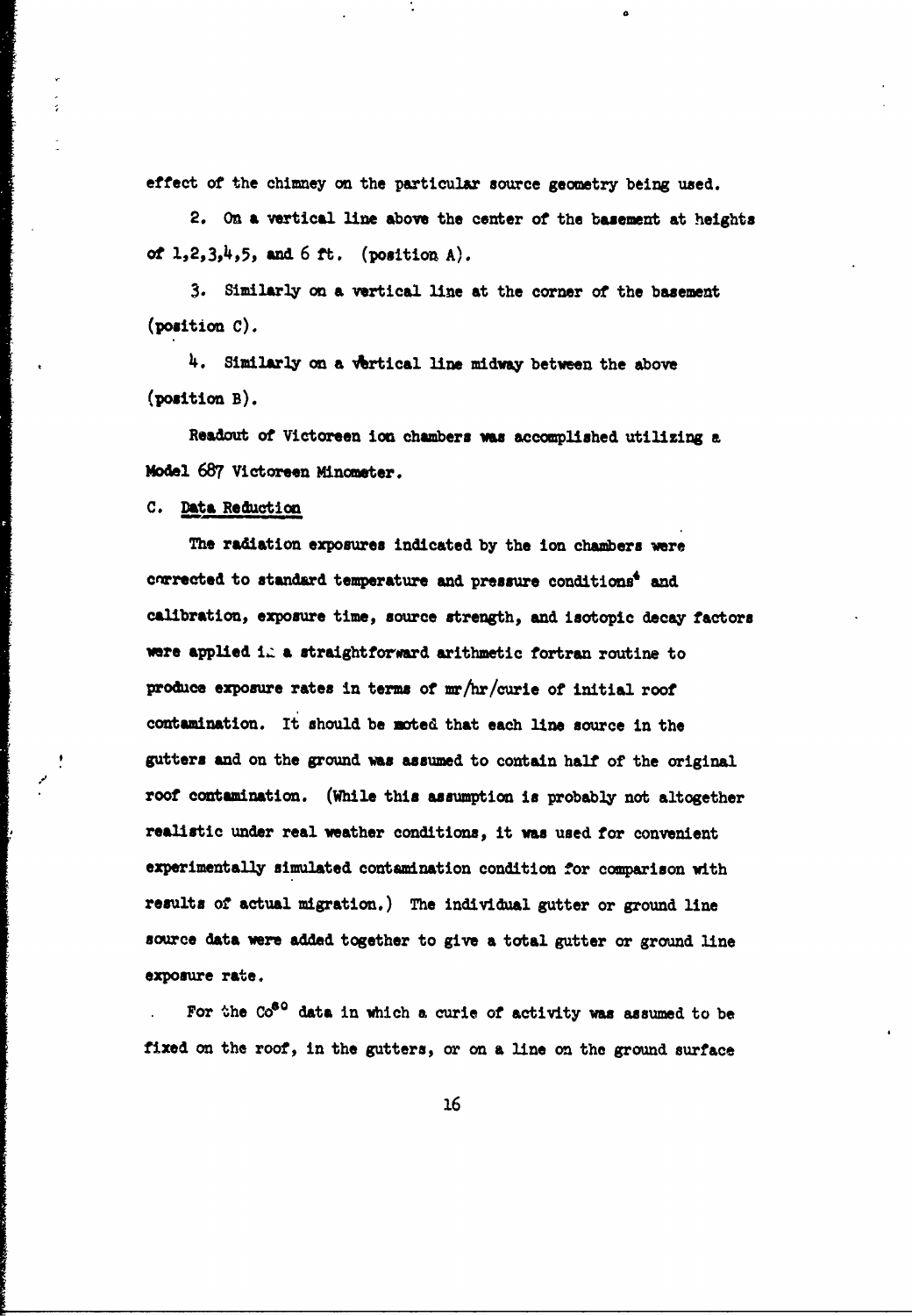directly under the eaves, exposure rates were then expressed as ratios of the roof exposure rate as follows:

 $Roof/Roof = \frac{Rf}{Rf} = 1$ Gutter/Roof =  $\frac{Gu}{Rf}$  . Ground line/Roof =  $\frac{G1}{DP}$ 

For the La **14O** particulate data, **all** contaminant is assumed to be on the roof at the time of deposition  $(t_o)$ . Exposure rates measured at later times  $(t_1, t_2, \ldots, t_i)$  are divided by the exposure rate at time  $t_a$  to produce a ratio  $(D)$  which can be compared with the above ratios, as simulated by the sources.

### III **RESULTS AND** DISCUSSION

#### **A.** Results

Experimental data from  $\mathrm{Co}^{\mathbf{6} \, \text{o}}$  simulation of fallout and the ratios of gutter source and ground line source exposure rates to that from the roof are tabulated in Table **1** and illustrated in Figure **5.** The exposure ratios as a function of time for  $La^{140}$  tagged fallout particles **(D)** are tabulated in Table 2, and are plotted against time in Figure **5** for visual comparison. Meteorological. data for this period of migration are listed in Table **3.**

### B. Discussion

This experiment considered only the exposure due to fallout originally deposited on the roof of the house. The exposure from ground deposited fallout **was** not considered since Reference **1** has data to indicate that migration is not significant for that case. Based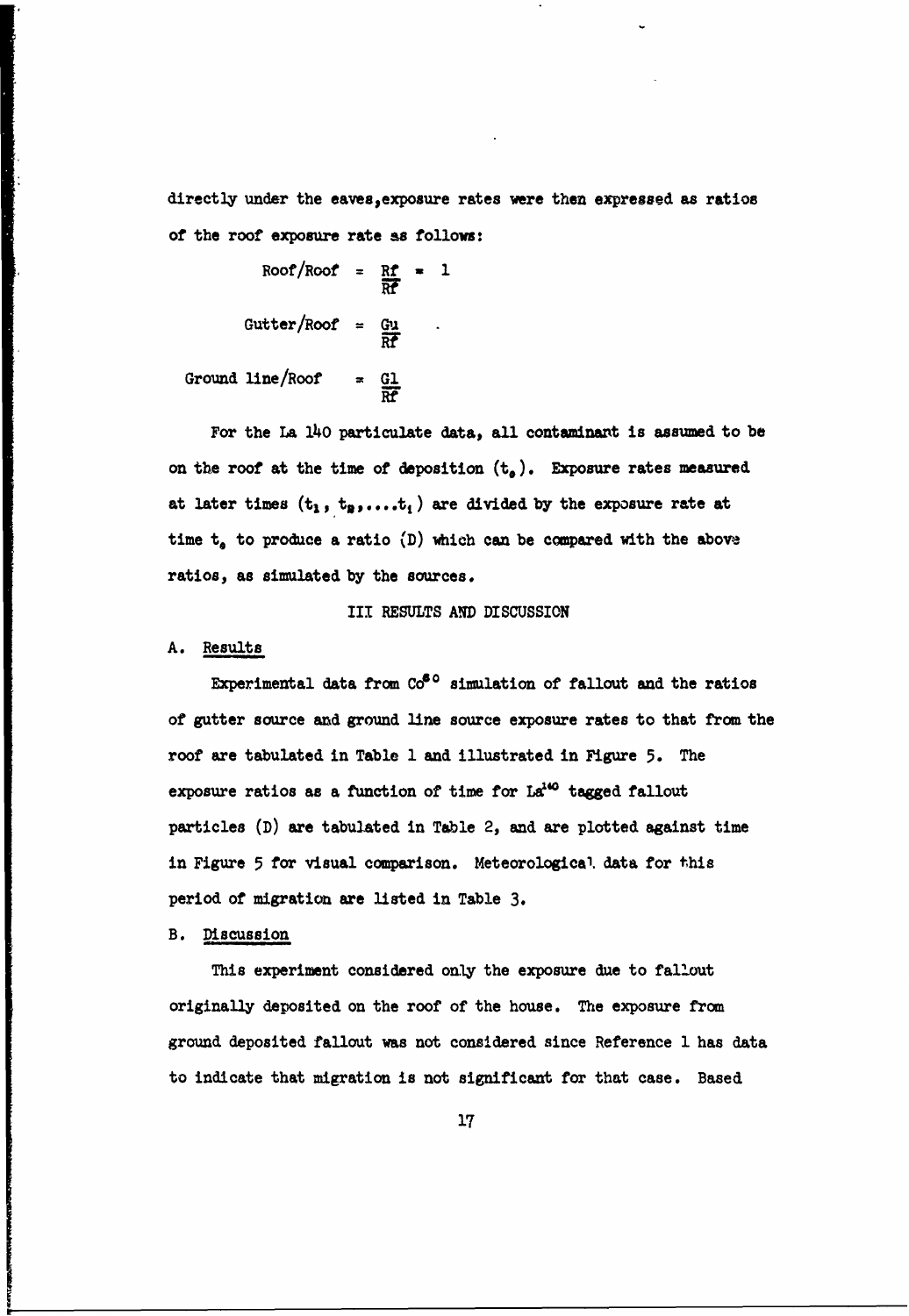| <br> <br> <br>         |
|------------------------|
|                        |
|                        |
|                        |
|                        |
|                        |
| $+1$<br>)<br>)<br>)    |
| じし dast                |
| $\frac{1}{2}$<br>hata  |
| <b>CONTROL</b><br>りりくろ |
|                        |
| .<br>3<br>らりょう         |
|                        |
|                        |

 $\overline{\mathbf{r}}$ J.

> දි ł t ļ

|                        | 뇌<br>$\overrightarrow{G}$                                      |                                                    | <b>855588</b><br>1.87                                                  | ង<br>មិន្តី<br>ដូច្នេះ មិន                        | 1.49     |
|------------------------|----------------------------------------------------------------|----------------------------------------------------|------------------------------------------------------------------------|---------------------------------------------------|----------|
|                        | X<br>á                                                         | <b>But Euge</b><br>dddddd                          | <b>RRREFRA</b><br>n'n'n'n'n                                            | ដ្ថន្ទន្ទន្ទដ្<br>dddddd                          | 1.96     |
|                        | Ground Line $(61)$<br>$\frac{\text{mr}/\text{h}/\text{c1}}{2}$ | きょうじょう<br>おとめに。こ                                   | 85000000<br>8500000                                                    | ヸ゙゙゙゙゙゙ヸヸ゙ヸヮぺ<br>ゕ゚ゕ゚ゕ゚゚゚ゕ゚゚゚ゕヷ                   | 44.9     |
| myhomia uma ania amiro | Gutter (Gu)<br>$\frac{\text{m/h}/\text{c1}}{1}$                | るので…<br>あいませい                                      | <b>こうせいこう</b><br>8.13.124                                              | ほんいえん ゴロー はません                                    | 59.1     |
|                        | Roof $(Rf)$<br>$\frac{mr}{h}$ /ci                              | 7791890                                            |                                                                        | a Ha o o d<br> -<br> -<br> -                      | ನ್.<br>ನ |
|                        | Above Floor<br>Elevation                                       | Feet<br>ی م<br>וח ר                                | ო ი<br>Ю<br>いご                                                         | ี คง н<br>n.                                      | 杰        |
|                        | Detector<br><u>Position</u>                                    | လူ<br>ᆟ<br>က္<br>P<br>5<br>₫,<br>≪<br>።<br>×.<br>ď | $01 - 8$<br>ں<br>م<br>$B-11$<br>ግ<br>-ရ<br>m<br>m<br>ω<br>$\mathbf{a}$ | 8450<br>1570<br>1570<br>C-13<br>$7 - 7$<br>$C-15$ | ſ۶.,     |

 $\ddot{\phantom{0}}$ 

 $\ddot{\phantom{0}}$ 

\*3 Feet above first floor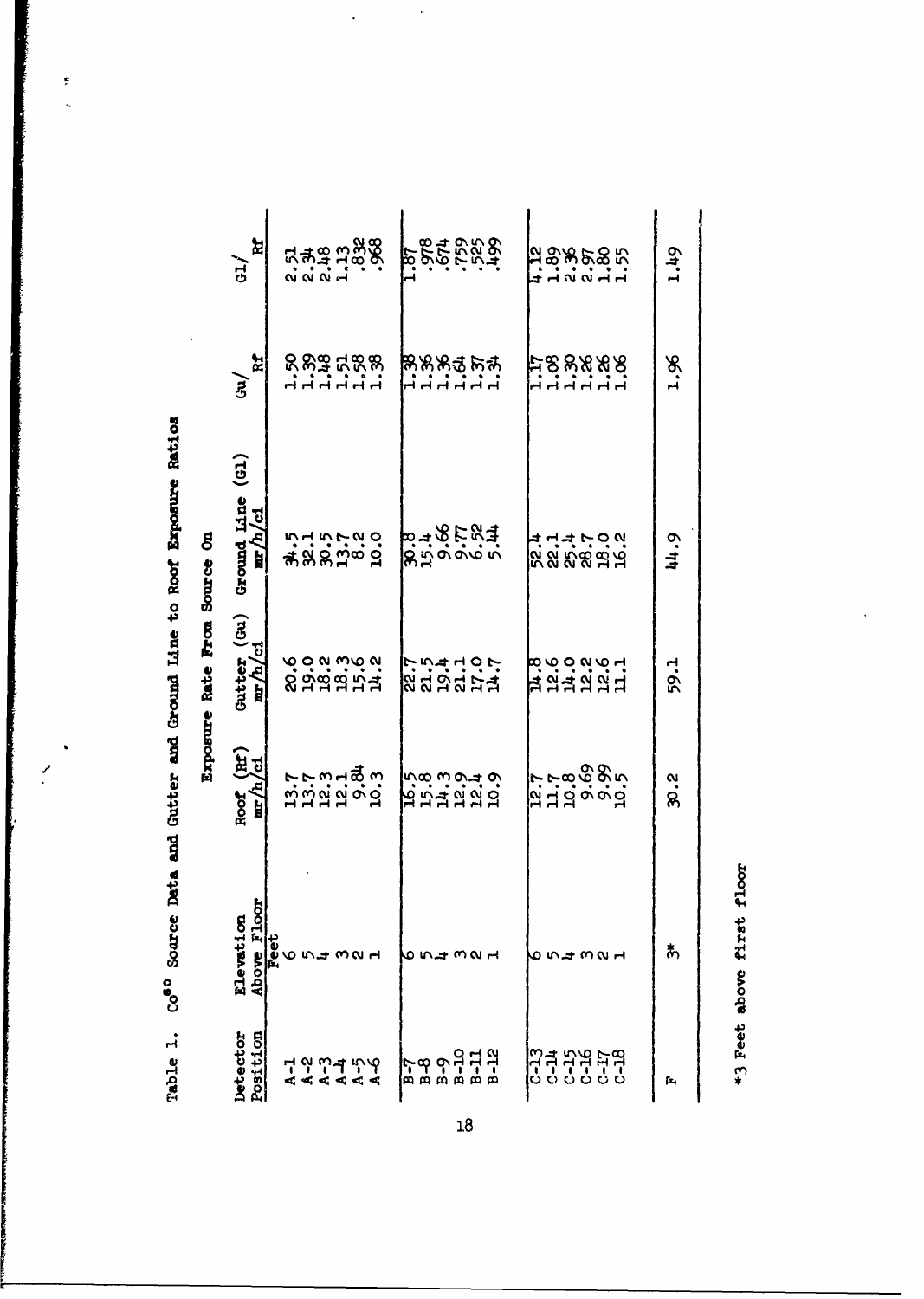| $\begin{array}{c}\n 1 \\ \text{1000} \\ \text{000} \\ \text{000}\n \end{array}$<br>٣ | secretes                              | ning<br>Salipan                     | esteres                | 1.20          |
|--------------------------------------------------------------------------------------|---------------------------------------|-------------------------------------|------------------------|---------------|
| $130$<br>0ct<br>0ct<br>৩                                                             | <b>62515655</b><br>2825555            | <b>ROPERSIS</b>                     | SSEZZE                 | 30.1          |
| $1400$<br>Oct 68<br>L                                                                | ၀ ဝ ထိ ထိ ထိ ထိ<br>လို့င်းထိ ထိ ထိ ထိ | 4848985                             | <b>Society</b>         | 3.26          |
| $6930$<br>0930<br>0et 68<br>١n                                                       | nn 19858<br>111111111                 | $333473$<br>$353473$                | dadagen<br>dadagen     | 1.35          |
| $\infty$<br>$t_{500}$<br>$0$ ct                                                      |                                       | ooooo<br>HHHHH                      | ooooo<br>HHHHH         | $\frac{1}{2}$ |
| Above Floor<br>Elevation                                                             | feet<br>とう<br>നവ പ                    |                                     | 654321                 | సి            |
| Position<br>Detector                                                                 | 7 9 9 7<br>4 4 4 4<br>ન<br>ď          | <b>ၹၟၣၣၣ</b><br>ႜၐႜၐႜၐႜၐ<br>59<br>∞ | 유추유우주<br>유추구주<br>미국 무역 | Ēц            |

Table 2. Exposure Ratios D From La<sup>140</sup> Tagged Particles

19

\*3 Feet above first floor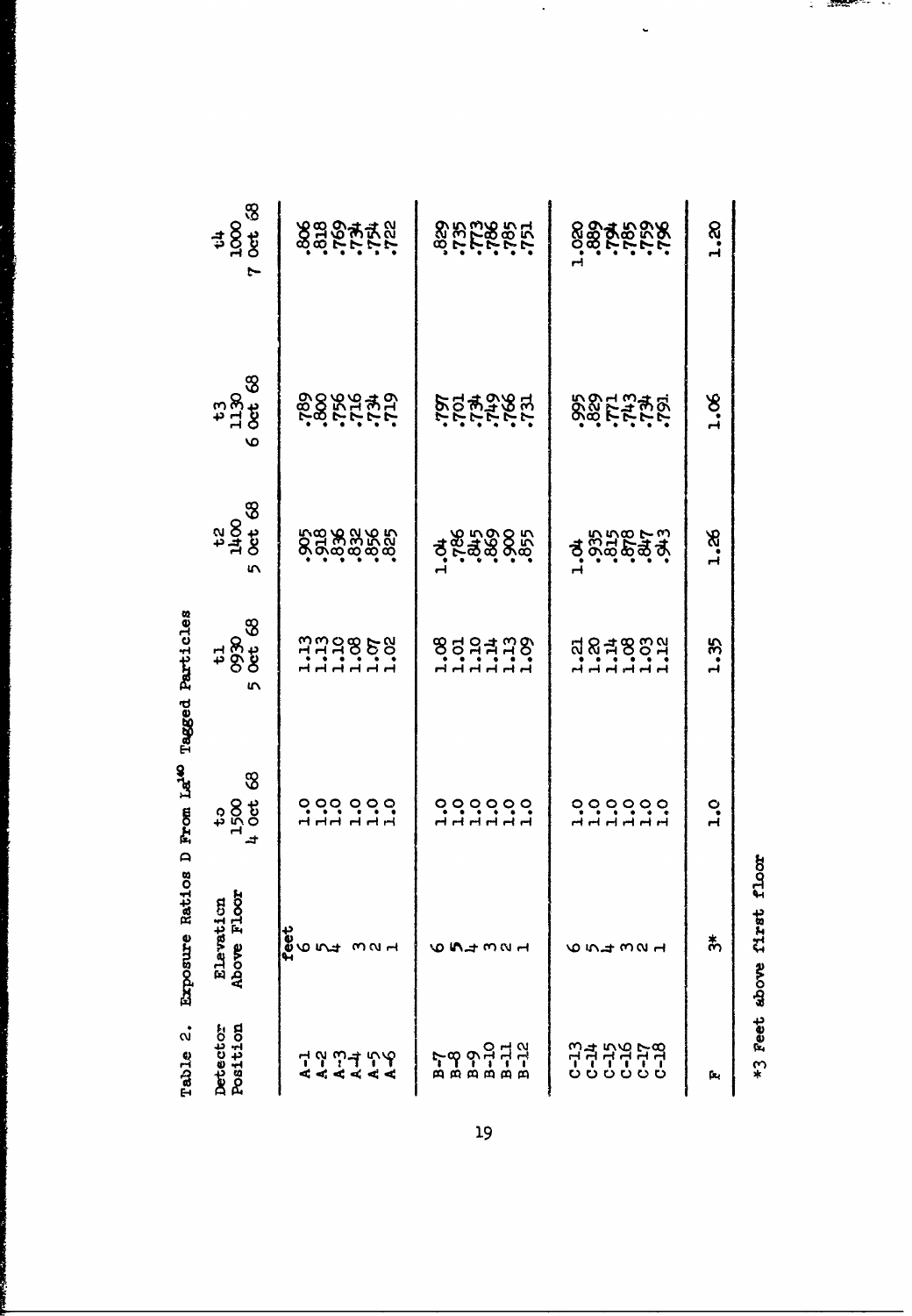

 $\cdot$ 

 $\ddot{\cdot}$ 

 $\ddot{\cdot}$ 

Exposure Ratios of Fallout in Gutters, on Ground Under Roof Eaves, and Under<br>Particle Migration to Fallout on Roof.

 $20<sub>o</sub>$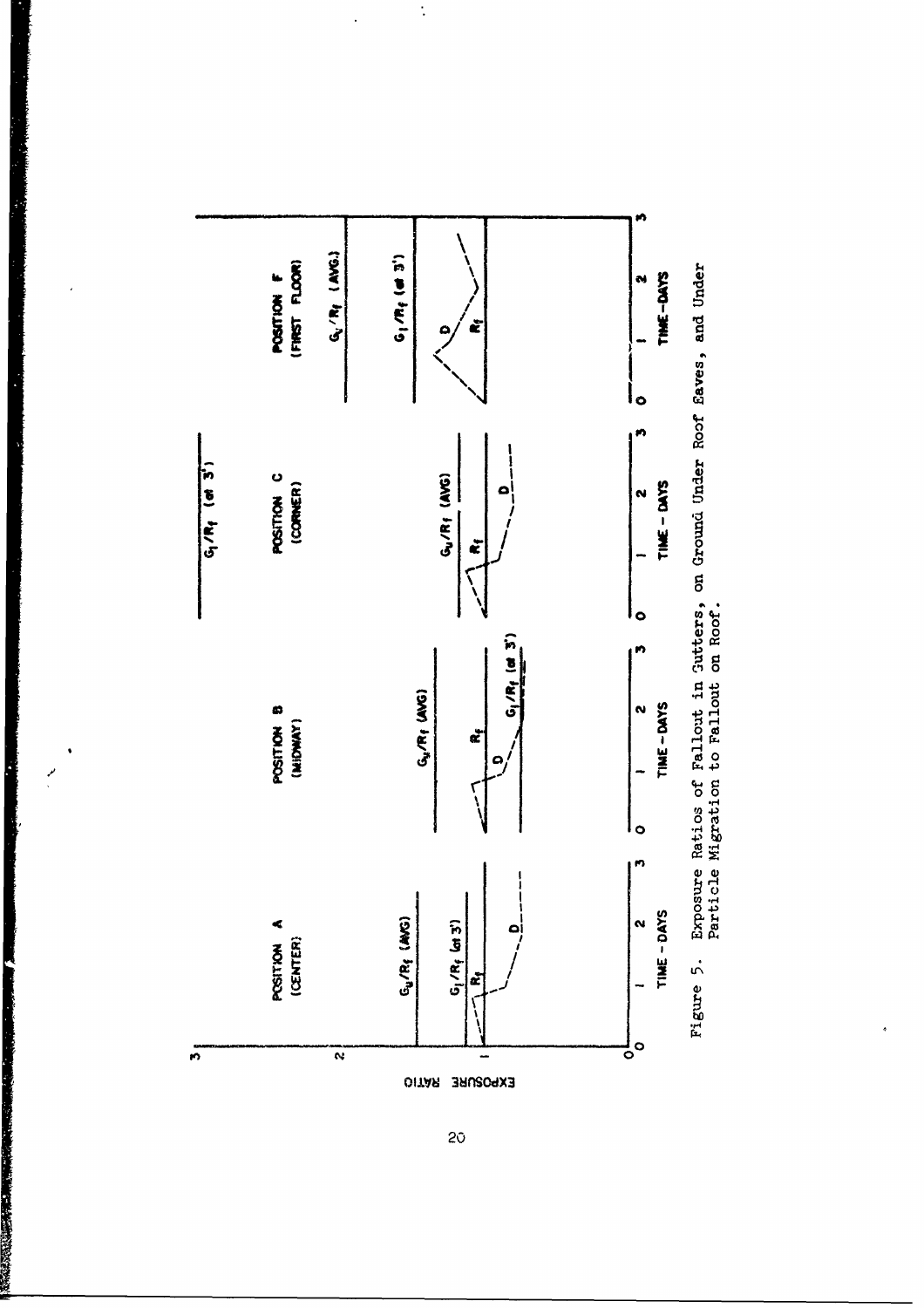## Table **3.** Meterorological **Data**

# State of Weather Code

 $\ddot{\phantom{0}}$ 

- **0.** Clear, less than **1/10** cloud covered
- 1. Scattered clouds, 1/10 to 5/10 cloud covered
- 2. Broken clouds, 6/10 to 9/10 cloud covered
- 3. Overcast, more than 9/10 of sky cloud covered
- **4. Foggy**
- **5.** Drizzly
- **6.** Rainy
- 7. Snowing or sleating
- 8. Showering, showers in sight or occuring at station
- 9. Thunder showers, lightening seen or thunder heard

| Date         | State<br>οf<br>Weather | Dry<br><b>Bulk</b> | Wet<br>Bulk  | Rel<br>Hum | Wind<br>Dir. | Wind<br>Speed | Max          | Temp Temp<br>Min.      | Amt<br>Precip |
|--------------|------------------------|--------------------|--------------|------------|--------------|---------------|--------------|------------------------|---------------|
|              |                        | $\mathbf{P}$       | $\mathbf{P}$ | Ъ          |              | <b>MPH</b>    | $^{\circ}$ F | $\bullet$ <sub>F</sub> | IN.           |
| $4$ Oct 68   | 1                      | 51                 | 43           | 51         | - W          | 5             | 50           | 26                     | 0             |
| 5 Oct 68     | 3                      | 57                 | 48           | 51         | SW           | 6             | 58 I         | 25                     | O             |
| 6 Oct 68     | 3                      | 50                 | 47           | 87         | <b>SW</b>    | 5             | 59           | 41                     | 0             |
| $7$ Oct $68$ | 1                      | 64                 | 55           | 56         | SE           | 10            | 64           | 30                     | O             |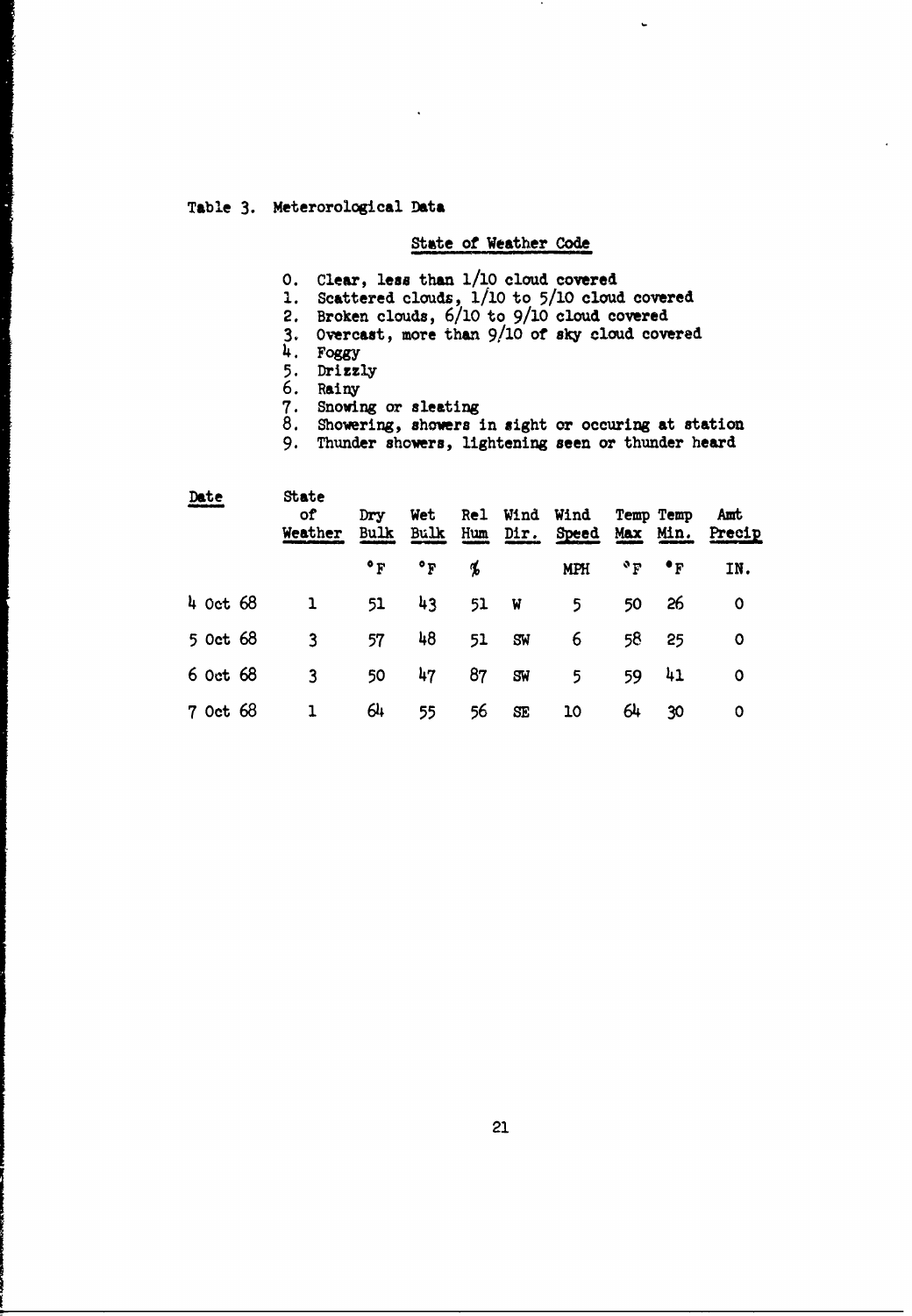on calculational data presented in **a** recent publication5 for a small **frame** house, the roof deposited fallout would contribute at least **half** of the dose in basement spaces and therefore migration effects could change about **half** of the potential dose in the basement shelter **a.eas.** For a larger building or one with heavier walls. the roof contribution fraction would be expected to be greater than half, and accordingly migration effects would increase in importance.

The data contained in Table **1** on fixed locations of the fallout source indicate that gutter to roof exposure ratios are relatively insensitive to height above the floor at a given location. However, the ground line to roof exposure ratios vary widely, from half to four times the exposure of the reference roof source location. The migration data in Table 2 show no large variations in exposure on a given detector line, and that the ratios at **any** time are fairly insensitive to detector line location.

If the roof-deposited fallout were to be moved by weather effects into the gutters, the potential dose in the basement and first floor is always increased. If the fallout were moved to a line source on the ground under the roof eaves, the potential dose is generally, but not **always,** increased. A limiting case of migration, not experimentally within the resources of the project, would be uniform deposition of the fallout within sixty feet of the house. The authors have made an estimate of the basement area exposure rate for this situation using "in-and-down" experimental data recently acquired by Schmoke<sup>6</sup> of NEL for **OCD** Subtask **1111.** Such exposure rates are about two decades lower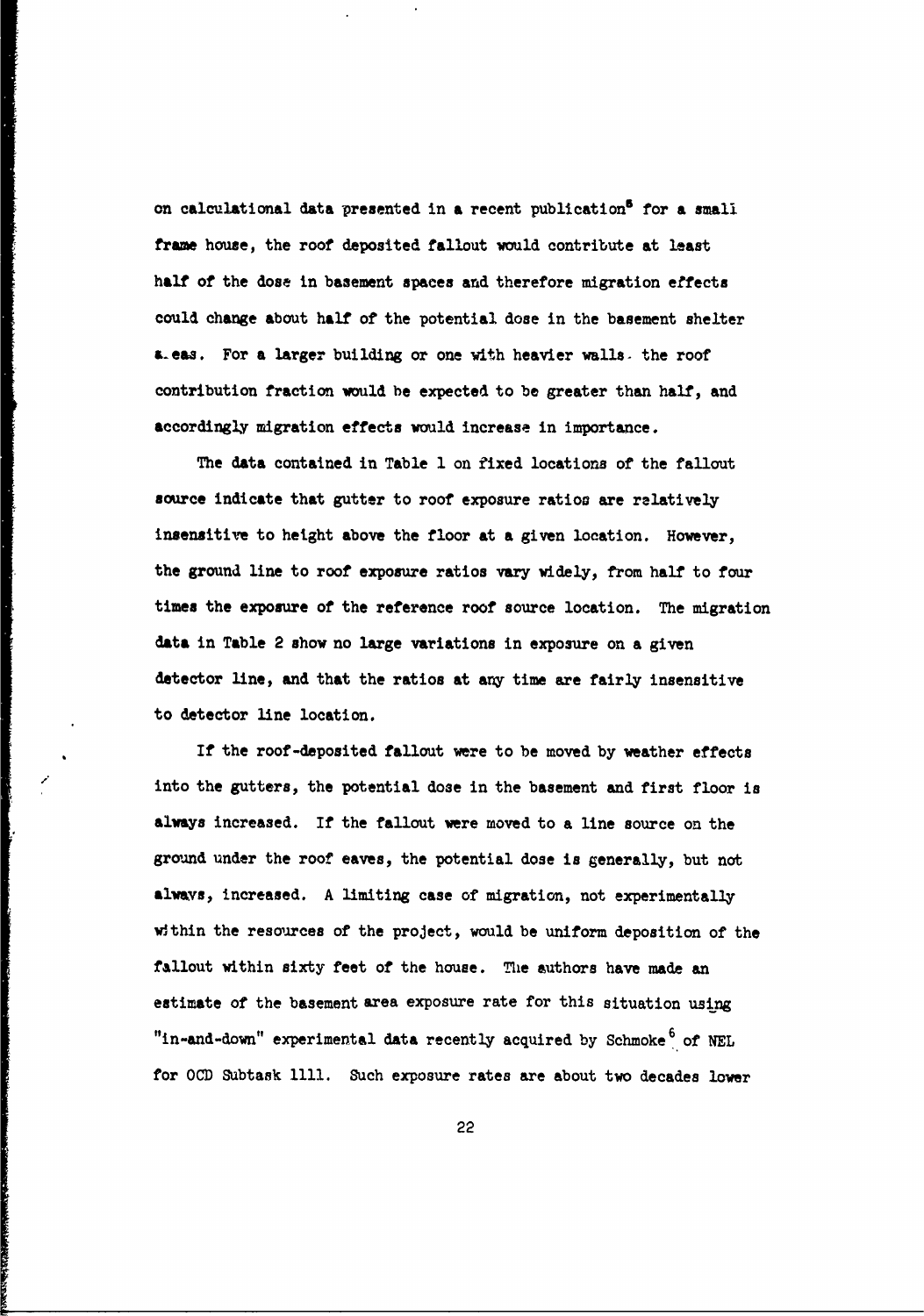than the roof source exposure case.

Figure 5 illustrates that during the first **18** hours after particulate fallout deposition on the roof, the exposure rates are approximately 10 percent higher than would be expected if there were no migration. Since all detector locations in the basement are about equally affected, it would indicate that the fallout particles migrated to the gutter areas. The postulated migration curve D of this figure does approach the "pure" gutter source case. After 18 hours, the migration curves drop off to about 80 percent  $\overline{1}$ of the roof source value, postulating that the particles had been blown off the roof or gutter onto the ground somewhere beyond the pure ground line case and the limiting sixty foot estimate area. Ground surveys with portable radiacs after conclusion of the experiment indicated that **.ll** detectable contamination then was limited to the ground in an area extending to eight to ten feet from the house.

Although there was no measurable rainfall or high winds during the first **18** hours of deposition, there was some trace of rain during this overnight period as the roof was wet early in the morning. During the following five hours the roof dried, and apparently the greatest period **of** migration began under mild wind conditions.

Application of the above migration ratio "D" to the roof contribution of the potential dose (110% during an **18** hour period and **80%** from then until two weeks) to standard fallout dose prediction, indicates that the increase and decrease in doses during such a shelter stay time cancel each other. It should be stressed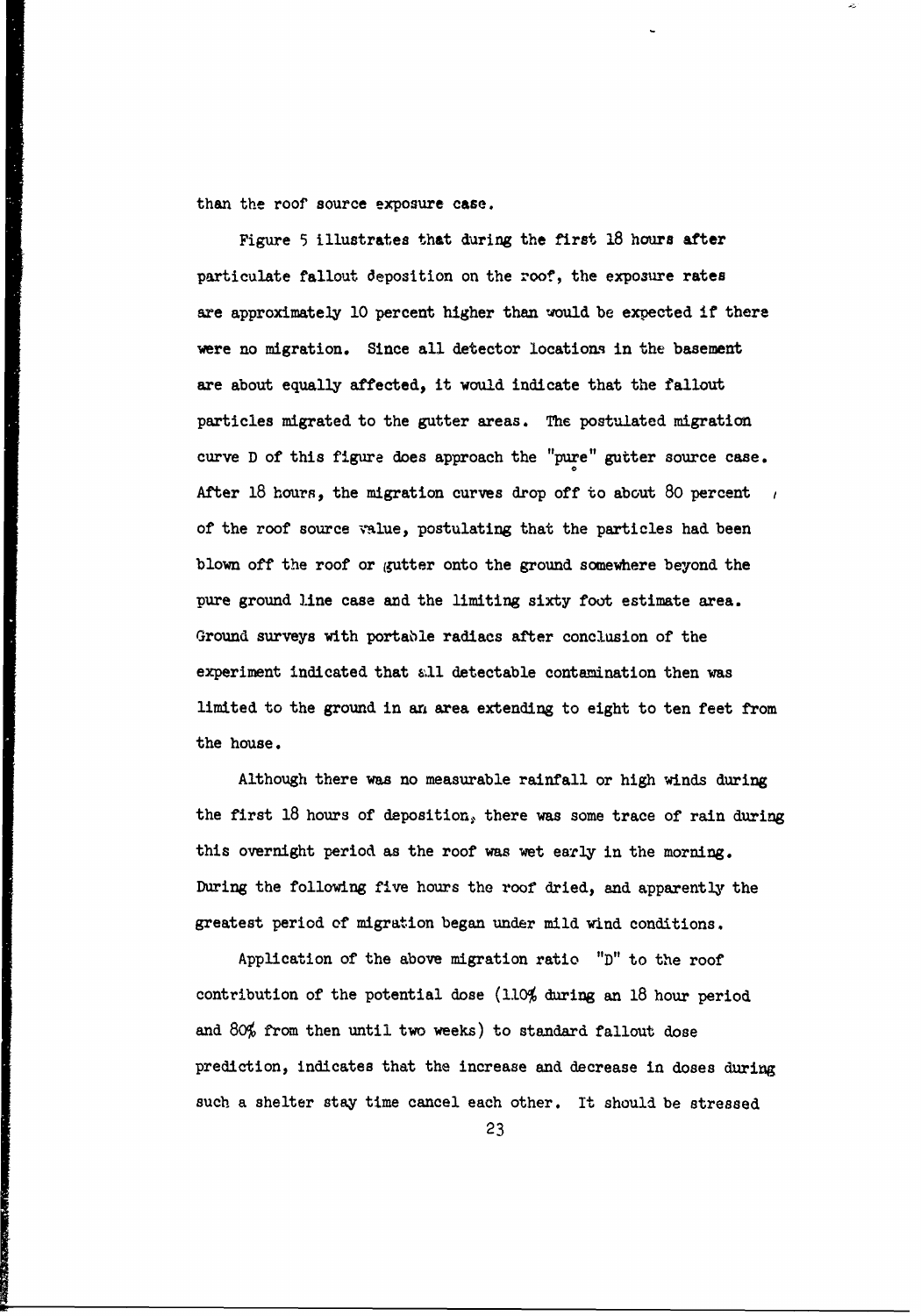that this observation is limited to the particular structure tested under the incident weather encountered.

 $\cdot$ 

Since the greatest migration effects occurred during the first **day,** and since this is the period of greatest potential dose during the post nuclear attack period, any future experiments should include many more measurements during this period.

#### IV. CONCLUSIONS

For the structure utilized and incident wather encountered:

**1.** Contrary to expectations that miqration would cause dose rates to decrease in basement shelter areas, the actual migration of fallout particles from a sloped roof may cause such dose rates either to increase or decrease with time.

2. The presence of gutters can effect a dose in . wase during early time. The same effect may be expected in some, but not all, shelter space if the fallout fell in a line under the roof eaves.

**..** Even mild weather conditions can have significant effect on the movement of fallout particles on a sloped roof.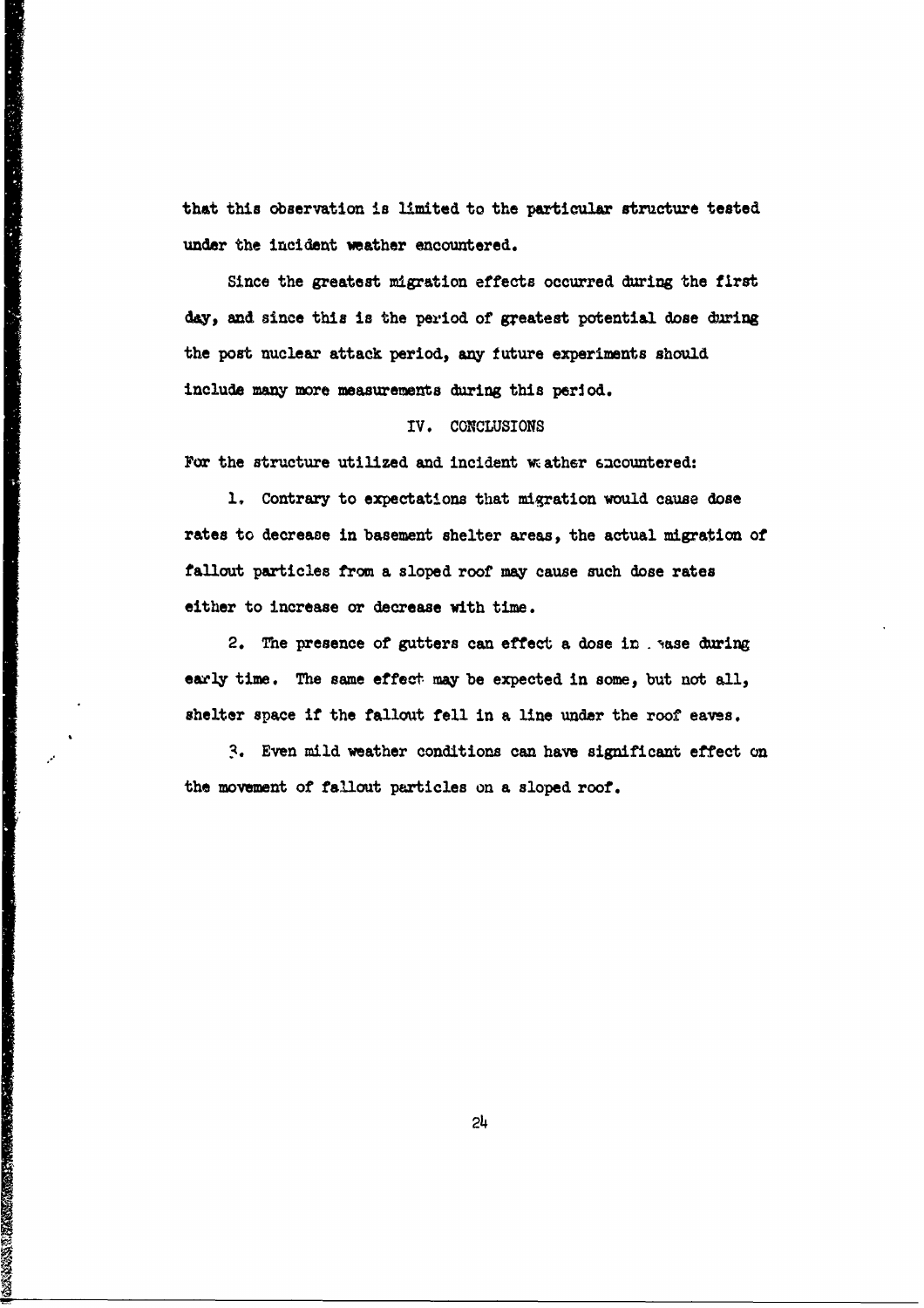#### **REFERENCES**

¢

- 1. Owen, W.L., and Sartor, J.D.; Radiological Recovery of Land Target Components - Complex I and Complex II; USNRDL-TR-57O, May 1962; US Naval Radiological Defense Laboratory, San Francisco, California.
- 2. Schumchyk, M. J., et al; Scattered Radiation (Skyshine) Contribution to an Open Basement Located in a Simulated Fallout Field; NDL-TR-68, December 1966; US Army Nuclear Defense Laboratory, Edgewood Arsenal, Maryland.
- 3. Maloney, J.C. and Meredith, J. L.; Cold Weather Decontamination Study - McCoy II; NDL-TR-32. September 1962; US Army Nuclear Defense Laboratory, Edgewood Arsenal, Maryland.
- 4. Rexroad, R. E., and Schmoke, M. A.; Seattered Radiation and Free-Field Dose Rates From Distributed Cobalt 60 and Cesium **Ir** Sources; NDL-TR-2, September **1960;** US Army Nuclear Defense Laboratory, Edgewood Arsenal, Maryland.
- 5. Goldstein, R.; The TERF Program and Its Applications to the Calculation of Fallout Radiation Dose; NRDL-TRC-68-56, January ;lMathematical Applications Group, Inc., 180 **S.** Broadway, White Plains, N. Y.
- 6. Private communication with Mr. M. A. Schmoke, 31 March 1969, Nuclear Effects Laboratory, Edgewood Arsenal, Maryland.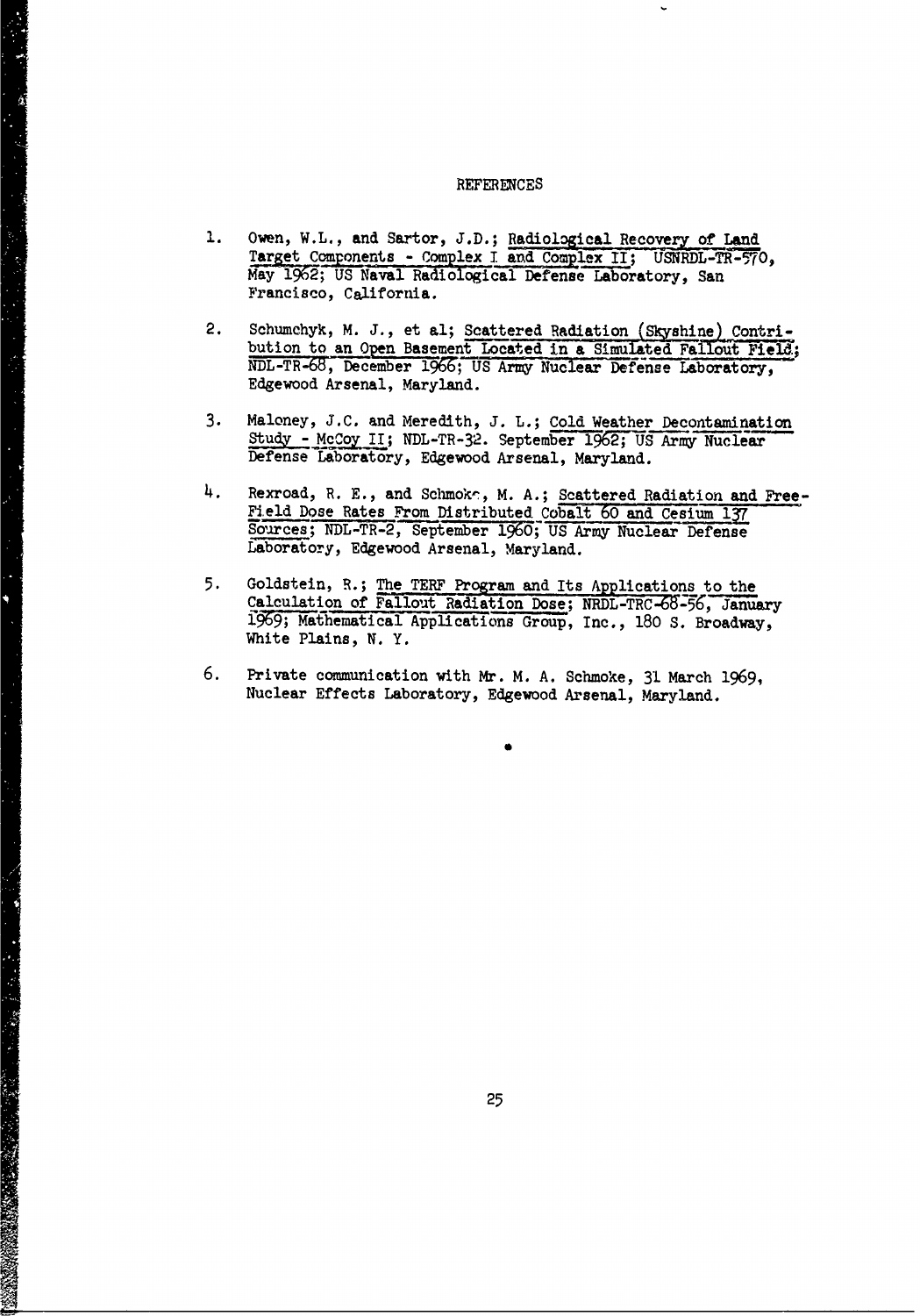UNCLASSIFIED

| Security Classification                                                                                                                                                                                       |                                          |              |                                                                 |
|---------------------------------------------------------------------------------------------------------------------------------------------------------------------------------------------------------------|------------------------------------------|--------------|-----------------------------------------------------------------|
| DOCUMENT CONTROL DATA - R & D                                                                                                                                                                                 |                                          |              |                                                                 |
| (Security cleanilisation of title, budy of abstract and indexing ennotation must be entered when the overall report to close(fied)<br>I ORIGINATING ACTIVITY (Corporate author)                               |                                          |              | <b>30. REPORT SZCURITY CLASSFICATION</b>                        |
| US Army Aberdeen Research and Development Center                                                                                                                                                              |                                          | Unclassified |                                                                 |
| Ballistic Research Laboratories                                                                                                                                                                               |                                          | 2b. SROUP    |                                                                 |
| Aberdeen Proving Ground, Md. 21005                                                                                                                                                                            |                                          |              |                                                                 |
| <b>3 REPORT TITLE</b>                                                                                                                                                                                         |                                          |              |                                                                 |
| Fallout Migration From A Sloped Roof                                                                                                                                                                          |                                          |              |                                                                 |
|                                                                                                                                                                                                               |                                          |              |                                                                 |
|                                                                                                                                                                                                               |                                          |              |                                                                 |
| 4. DESCRIPTIVE NOTES (Type of report and inclusive detas)                                                                                                                                                     |                                          |              |                                                                 |
| t. AUTHORIS) (First neme, middle initial, last neme)                                                                                                                                                          |                                          |              |                                                                 |
| JOSEPH C. MALONEY                                                                                                                                                                                             |                                          |              |                                                                 |
| ANDREW S. MILLER                                                                                                                                                                                              |                                          |              |                                                                 |
|                                                                                                                                                                                                               |                                          |              |                                                                 |
| <b>6. REPORT DATE</b>                                                                                                                                                                                         | 78. TOTAL NO. OF PASES                   |              | 75. NO. OF REFS                                                 |
| February 1970<br><b>M. CONTRACT OR SRAWT NO.</b>                                                                                                                                                              | 32                                       |              | 6                                                               |
|                                                                                                                                                                                                               | <b>SA. ORIGINATOR'S REPORT NUMBER(S)</b> |              |                                                                 |
| <b>S. PROJECT NO.</b>                                                                                                                                                                                         | BRL Report No. 1476                      |              |                                                                 |
| RDT&E 1BO62104A089                                                                                                                                                                                            |                                          |              |                                                                 |
| c.                                                                                                                                                                                                            | this report)                             |              | 9h, OTHER REPORT NOIS) (Any other numbers that may be neeligned |
| OCD Work Unit 3213B                                                                                                                                                                                           |                                          |              |                                                                 |
|                                                                                                                                                                                                               |                                          |              |                                                                 |
| 10. DISTRIBUTION STATEMENT                                                                                                                                                                                    |                                          |              |                                                                 |
| This document has been released for public release and sale; its distribution is<br>unlimited.                                                                                                                |                                          |              |                                                                 |
|                                                                                                                                                                                                               |                                          |              |                                                                 |
| <b>IT. SUPPLEMENTARY NOTES</b>                                                                                                                                                                                | 12. SPONSORING MILITARY ACTIVITY         |              |                                                                 |
|                                                                                                                                                                                                               | Office of Civil Defense                  |              |                                                                 |
|                                                                                                                                                                                                               | Washington, D. C. 20310                  |              |                                                                 |
|                                                                                                                                                                                                               |                                          |              |                                                                 |
| <b>IS ABSTRACT</b><br>The objective of this overall project was to develop and test radiological                                                                                                              |                                          |              |                                                                 |
| countermeasures that are applicable to post-nuclear attack recovery operations.                                                                                                                               |                                          |              |                                                                 |
|                                                                                                                                                                                                               |                                          |              |                                                                 |
| The specific objective of this, phase of-the project was to conduct an                                                                                                                                        |                                          |              |                                                                 |
| exploratory experiment on the rossible effectiveness of passive roof decontamination,                                                                                                                         |                                          |              |                                                                 |
| by weather induced migration, in reducing the potential exposure rate in the basement                                                                                                                         |                                          |              |                                                                 |
| shelter area of a small dwelling having a sloped roof.                                                                                                                                                        |                                          |              |                                                                 |
|                                                                                                                                                                                                               |                                          |              |                                                                 |
| For the structure utilized and incident weather encountered:<br>1. Contrary to expectations that migration would cause dose rates to decrease in                                                              |                                          |              |                                                                 |
| basement shelter areas, the actual migration of fallout particles from a sloped roof                                                                                                                          |                                          |              |                                                                 |
| may cause such dose rates to either increase or decrease with time.                                                                                                                                           |                                          |              |                                                                 |
| 2. The presence of gutters can effect a dose increase during early time. The                                                                                                                                  |                                          |              |                                                                 |
| same effect may be expected in some, but not all shelter space if the fallout fell in                                                                                                                         |                                          |              |                                                                 |
| a line under the roof eaves.                                                                                                                                                                                  |                                          |              |                                                                 |
| 3. Even mild weather conditions can have significant effect on the movement of                                                                                                                                |                                          |              |                                                                 |
| fallout particles on a sloped roof.                                                                                                                                                                           |                                          |              |                                                                 |
|                                                                                                                                                                                                               |                                          |              |                                                                 |
|                                                                                                                                                                                                               |                                          |              |                                                                 |
|                                                                                                                                                                                                               |                                          |              |                                                                 |
|                                                                                                                                                                                                               |                                          |              |                                                                 |
|                                                                                                                                                                                                               |                                          |              |                                                                 |
| the property of the control of the control of the control of the control of the control of<br>araw matang<br>NAPLACES DO FORM 1472, 1 JAN 44, WHICH IS<br>OBEOLEYS FOR ARMY USS.<br>$T_{\text{2}}^{rms}$ 1473 |                                          |              |                                                                 |
|                                                                                                                                                                                                               |                                          | UNCLASSIFIED |                                                                 |
|                                                                                                                                                                                                               |                                          |              | Locurity Classification                                         |

 $\ddot{\phantom{0}}$